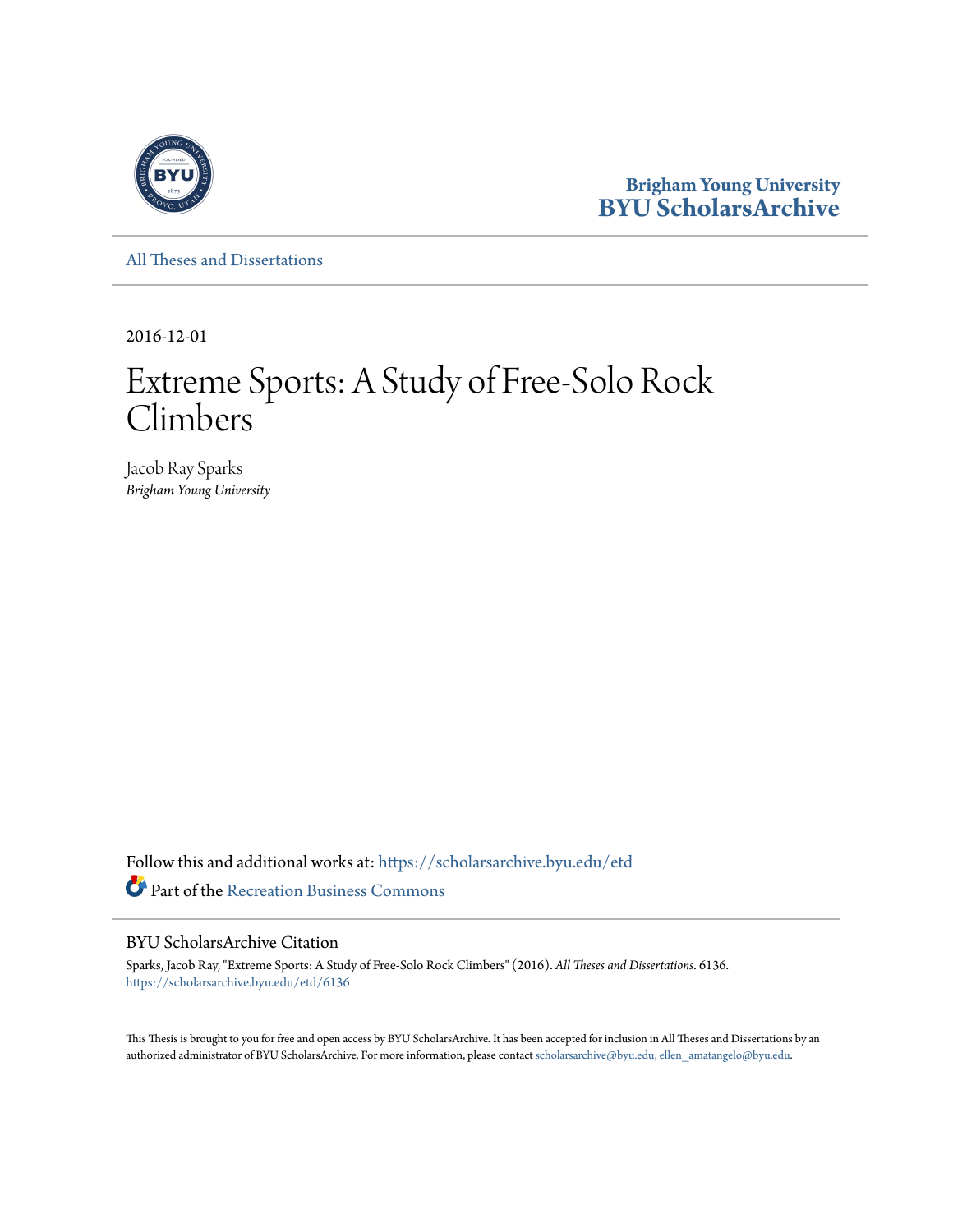Extreme Sports: A Study of Free-Solo Rock Climbers

Jacob Ray Sparks

A thesis submitted to the faculty of Brigham Young University in partial fulfillment of the requirements for the degree of

Master of Science

Stacy T. Taniguchi, Chair Jacob R. Hickman Mat D. Duerden

Department of Recreation Management

Brigham Young University

Copyright © 2016 Jacob Ray Sparks

All Rights Reserved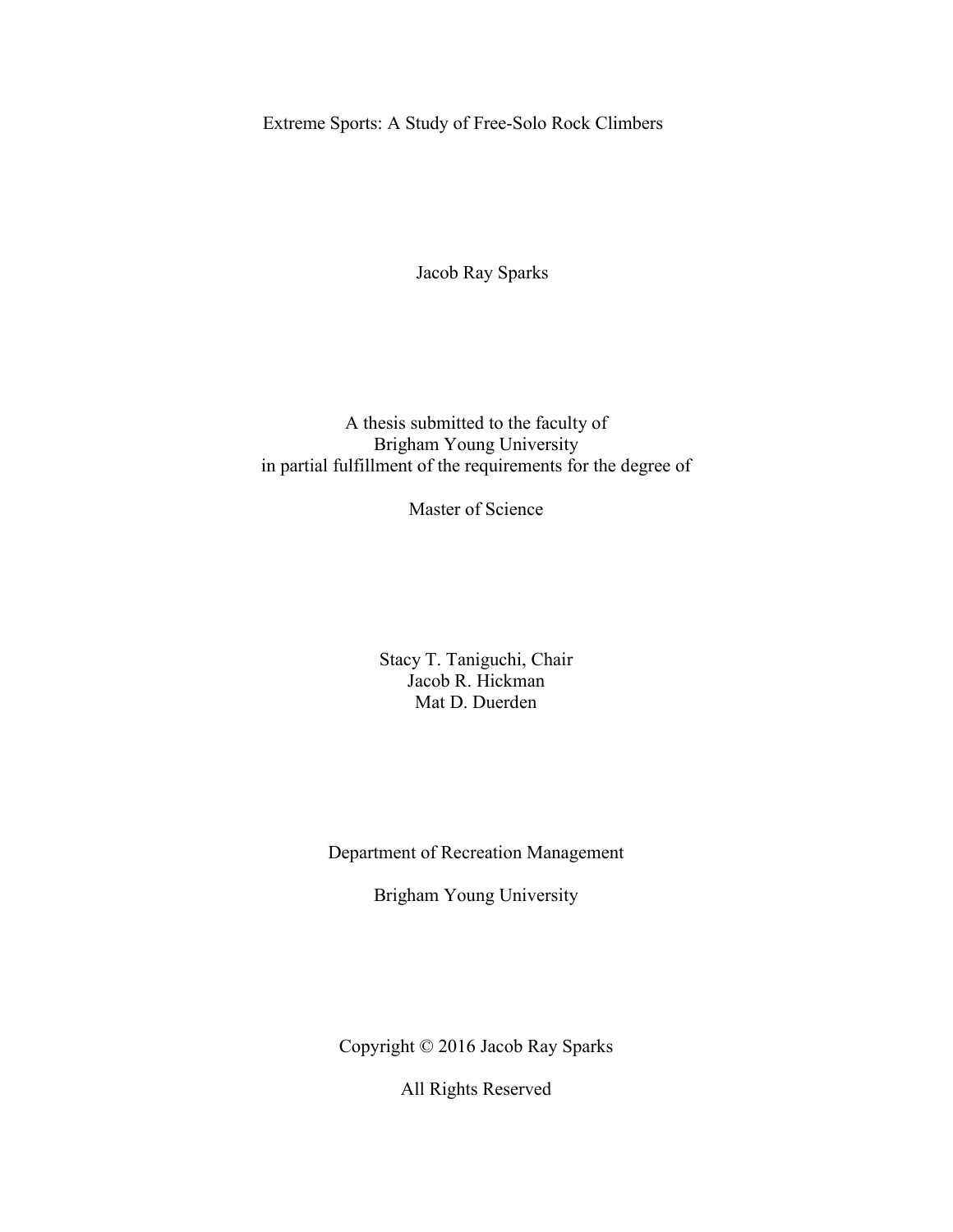# ABSTRACT

## Extreme Sports: A Study of Free-Solo Rock Climbers

# Jacob Ray Sparks Department of Recreation Management, BYU Master of Science

Extreme sport participation has traditionally been conceptualized as a psychological disorder and something to be avoided (Cashmore, 2002). Viewed in this way, these individuals are thought to be enacting an unhealthy psychology (Ogilvie, 1997; Slanger & Rudestam, 1997). Other research has described participants in extreme sports as sensation seekers under-stimulated by their normal surroundings and out of control (Zuckerman, 1979). Using Brymer's (2005) focused definition of extreme sports, "activities where a mismanaged mistake or accident would most likely result in death, as opposed to injury" (p. 5), this study utilized a phenomenological method to analyze semi-structured interviews with 16 free-solo climbers (*n =*16). The participants described their motivations in terms of overwhelming enjoyment, heightened focus, and personal progress. These results support more recent research describing extreme sport experiences as opportunities for positive transformation with outcomes including gains in courage, humility, eco-centrism, and emotional engagement (Brymer, 2009; Willig, 2008). These findings challenge the traditional, stereotypical notions of extreme sports participants as young and male (Wheaton & Beal, 2003), sensation-seeking (Zuckerman, 1979), and psychologically unwell (Ogilvie, 1997; Slanger & Rudestam, 1997). Answering Brymer's (2005) call to investigate all extreme sports individually, this study focused on the specific extreme sport of free-solo climbing and found the experience of the free-solo climber is a powerful undertaking enjoyed by young, old, male, and female.

Keywords: extreme sports, free-solo climbing, meaningful learning experiences, enjoyment, progression, focus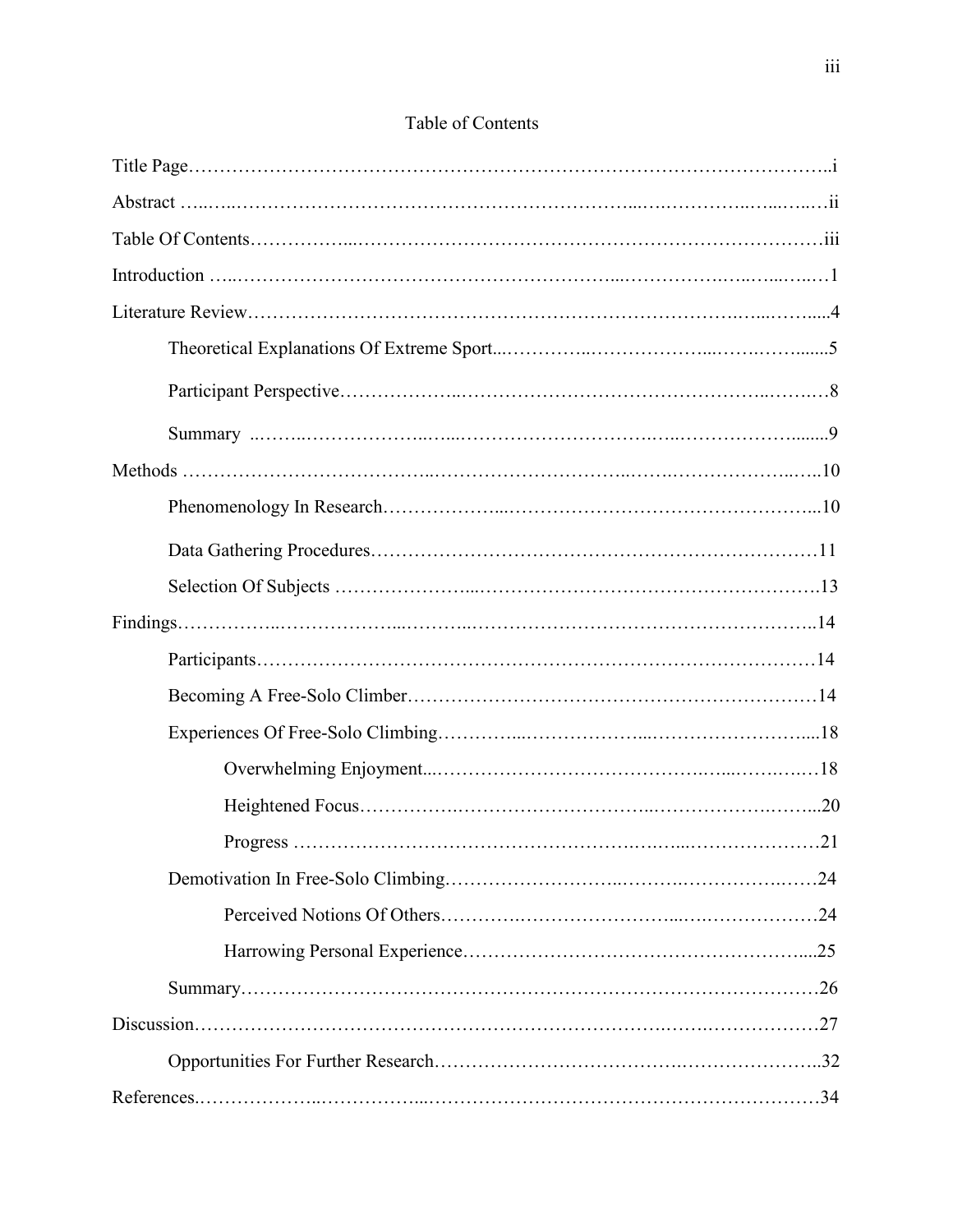## **Introduction**

Yosemite is a place carved, shaped, and molded during the last ice age. It is characterized by old forests, huge waterfalls, and enormous granite cliffs. Entering the valley brings visitors a sense of awe and wonder. Sensing this magnanimous atmosphere, rock climbers from around the world flock to Yosemite to practice their craft of scaling these challenging and vertical rock walls, continuing a long tradition of adventurous climbing in this grand landscape. Climbers bring with them ropes, harnesses, carabiners, and countless other devices as protection from potential falls.

A small subset of these climbers chooses to leave the safety equipment on the ground and climb without any of the protective gear mentioned above. They use only specialized rock climbing shoes made with rubber, designed to better stick to the rock, and a bag full of gymnast's caulk to dry their sweating hands. They ascend cliffs hundreds, even thousands, of feet off of the ground, putting themselves in positions where a fall would almost certainly result in death. These climbers are called free-solo climbers. Having met some of these climbers in years previous, I knew they are reluctant to discuss their free-solo climbing. Maybe they are not eager to be criticized for these actions so often regarded as selfish, suicidal, or reckless.

On one particular outing in Yosemite, I took some friends on an easy hike up the backside of a well-known 900-foot granite dome. The front side of this dome is a vertical cliff with some challenging rock climbs (also known as routes). The year before I had climbed one of these routes with ropes and protective gear. This particular route is also climbed in the free-solo manner by a few who dare to do so. I was hoping to encounter a free-solo climber at the top. My small group and I zigged and zagged up the enormous, curving granite dome. As we gained hundreds of feet of elevation, many in the group became uncomfortable with the steepening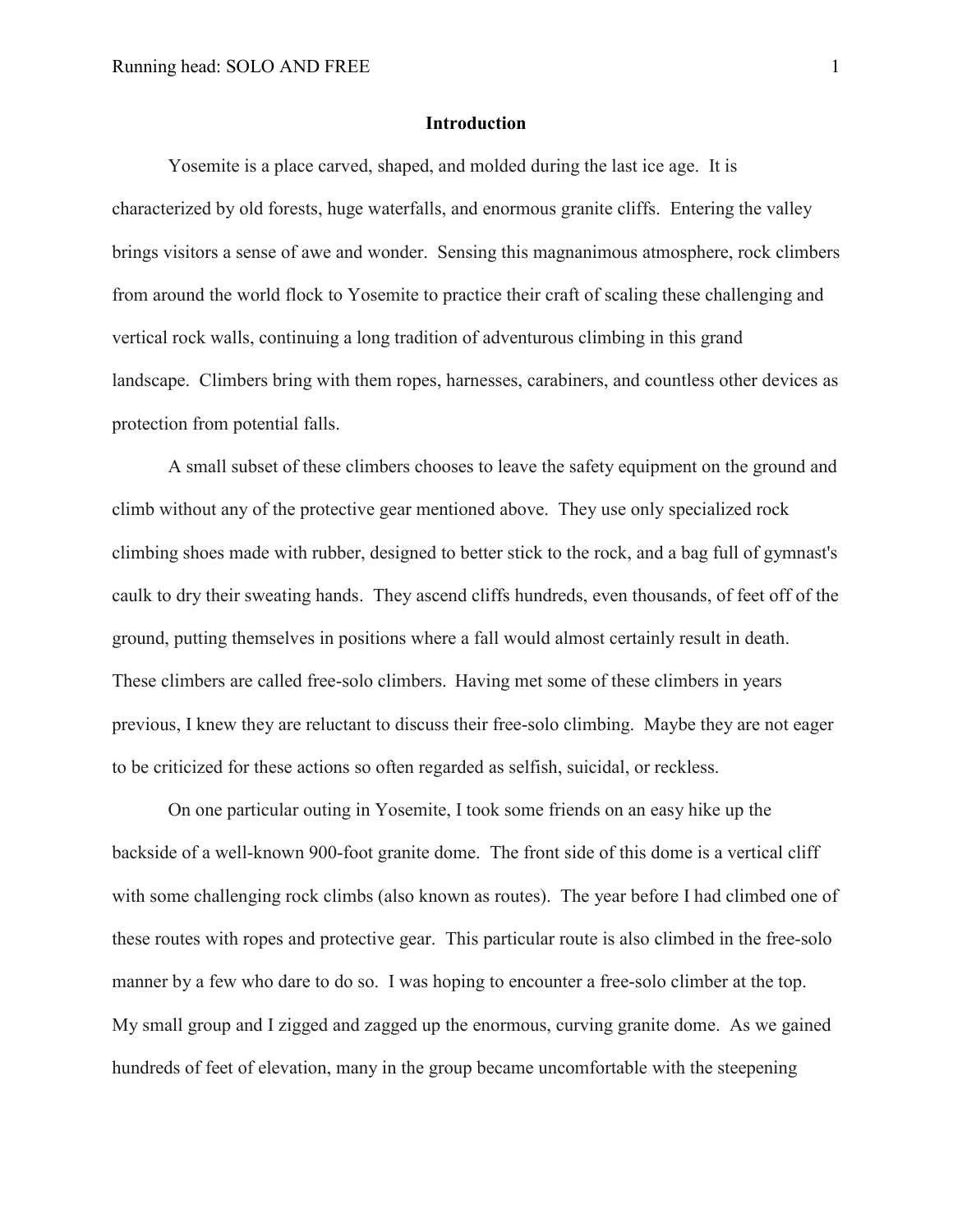angles of the vast expanses of this massive formation. Using our hands became necessary as we hiked higher and higher until we had finally reached the top of this giant granite dome. As we rounded up to the plateaued peak, we saw a climber come up the opposite, sheer side of the rock, with no ropes and with no safety gear. His hair was wild and wind-blown; his eyes seemed to stare right through me. I was amazed to see a person accomplish this feat. Having had my own physical and psychological battles as I scaled the same cliff-face the previous year, fully protected with ropes and traditional gear, I likened myself to a fresh soldier just reaching the frontline viewing this free-solo climber as a battle-hardened veteran. Clearly a master of his chosen extreme sport, he transitioned seamlessly from the difficult vertical challenges of the rock face to taking some calm and conscious breaths at the top.

This was a free-solo climber. He had just completed an ascent of a 900-foot vertical rock cliff without any protective gear. He was alone and had spent the past couple hours moving vertically, hand over hand, and foot by foot up a sheer cliff. He looked confident and engaged. His clothes seemed perfectly suited to his epic quest, as if he were a knight proudly presenting the garb adorned with symbols representing his mythic and noble ideals. He stood strong and tall as if he had encountered menacing monsters and found some invisible treasure in their bellies. We looked at each other and I saw his eyes were clear and blue. Was he looking past me? No. He looked straight ahead with direct and startling contact. "How was it?" I asked. "Good, good", he said dismissively. He was cool as the summit breeze. Here I stood, an experienced climber myself, in approbation and recognition of the skill and mental ability a feat of this nature required and struggled for words to express these feelings. He seemed disinterested in conversation and consumed by the experience he was having. The presence of our group seemed to surprise him, and I got the sense he wanted to remain alone. Everyone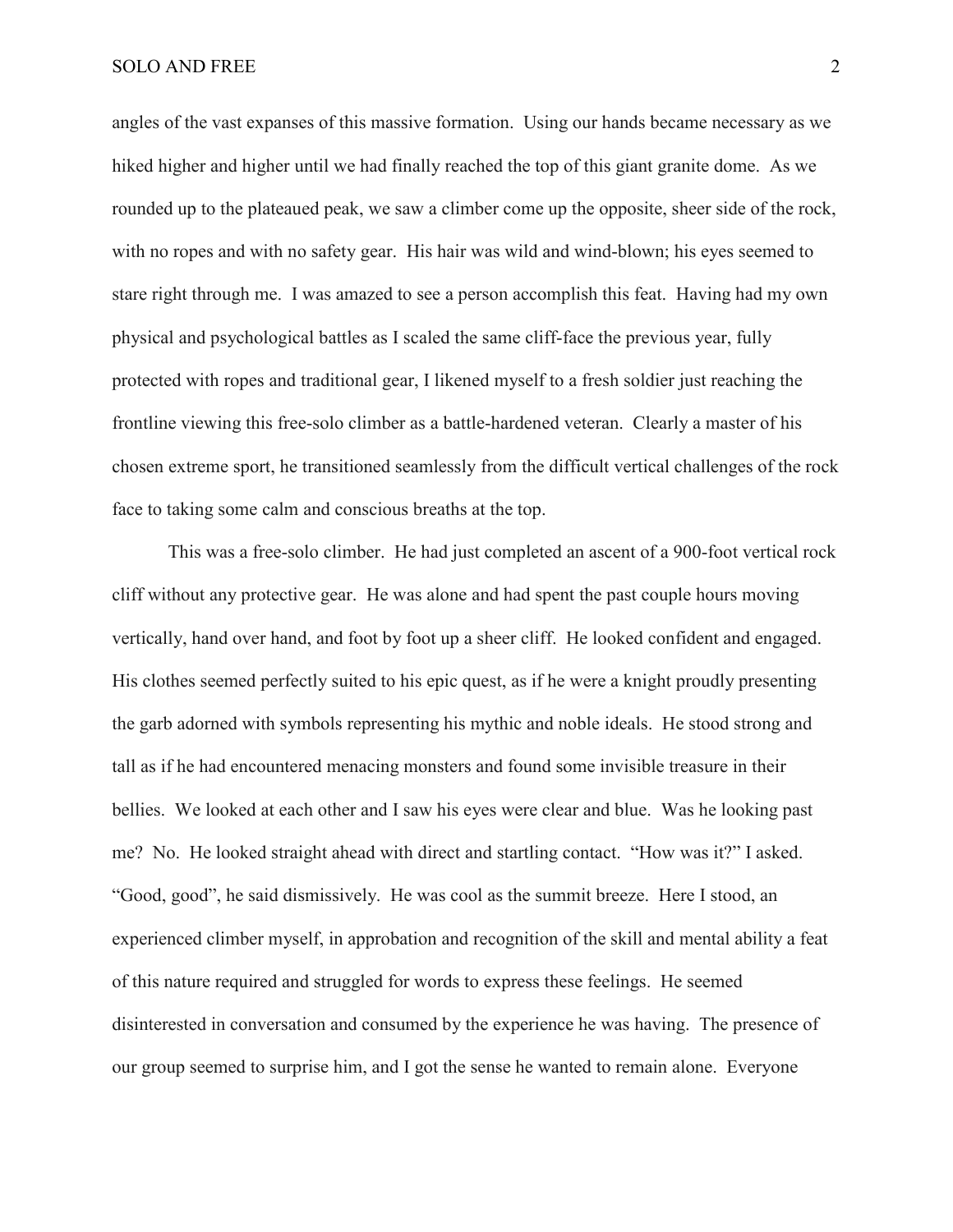seemed to be enjoying themselves. The sun was setting, the tops of surrounding peaks were highlighted pink, orange, and yellow, with a radiant brilliance. Swallows swooped by, riding the rising currents of air. A marmot stood on its hind legs appearing to enjoy the commanding view. In these beautiful surroundings, the free-solo climber seemed full of energy and eager to keep moving. We asked him a few questions and he moved on quickly, almost running down the large peak, as if completely at home in this rugged environment. Traditionally, explanations of extreme sports have regarded participation as pathologic (Slanger & Rudestam, 1997) or otherwise emotionally unhealthy (Ogilvie, 1997). My encounters with these free-solo climbers were different.

Many of these theoretical perspectives rely on the presuppositions of non-participant scholars (Brymer, 2005). These perspectives simply do not include the personal insights of these extreme sport participants they presume to describe. Researchers have suggested one needs to spend time with the participants of these sports, live among them, participate in activities with them, and socialize with them in order to move beyond these psychologically negative explanations (Brymer, 2005; Celsi, 1993; Willig, 2008). In an effort to extend the research involving the perspective of the participant, the need for a more thorough understanding of each extreme sport individually was stated by Brymer (2005), "an improvement would be to fully explore the phenomenological structure of each distinct activity before attedaympting to consider the phenomenological essence of the global concept of extreme sports" (p. 212). Such access is not easily obtained. Seeking these personal insights by an outsider is often difficult.

Having spent many seasons with free-solo climbers, having lived with them, camped with them, climbed with them, eaten with them, I was well-situated to execute this study. The purpose of this study is to tell their story, describe the experience of free-solo climbers, and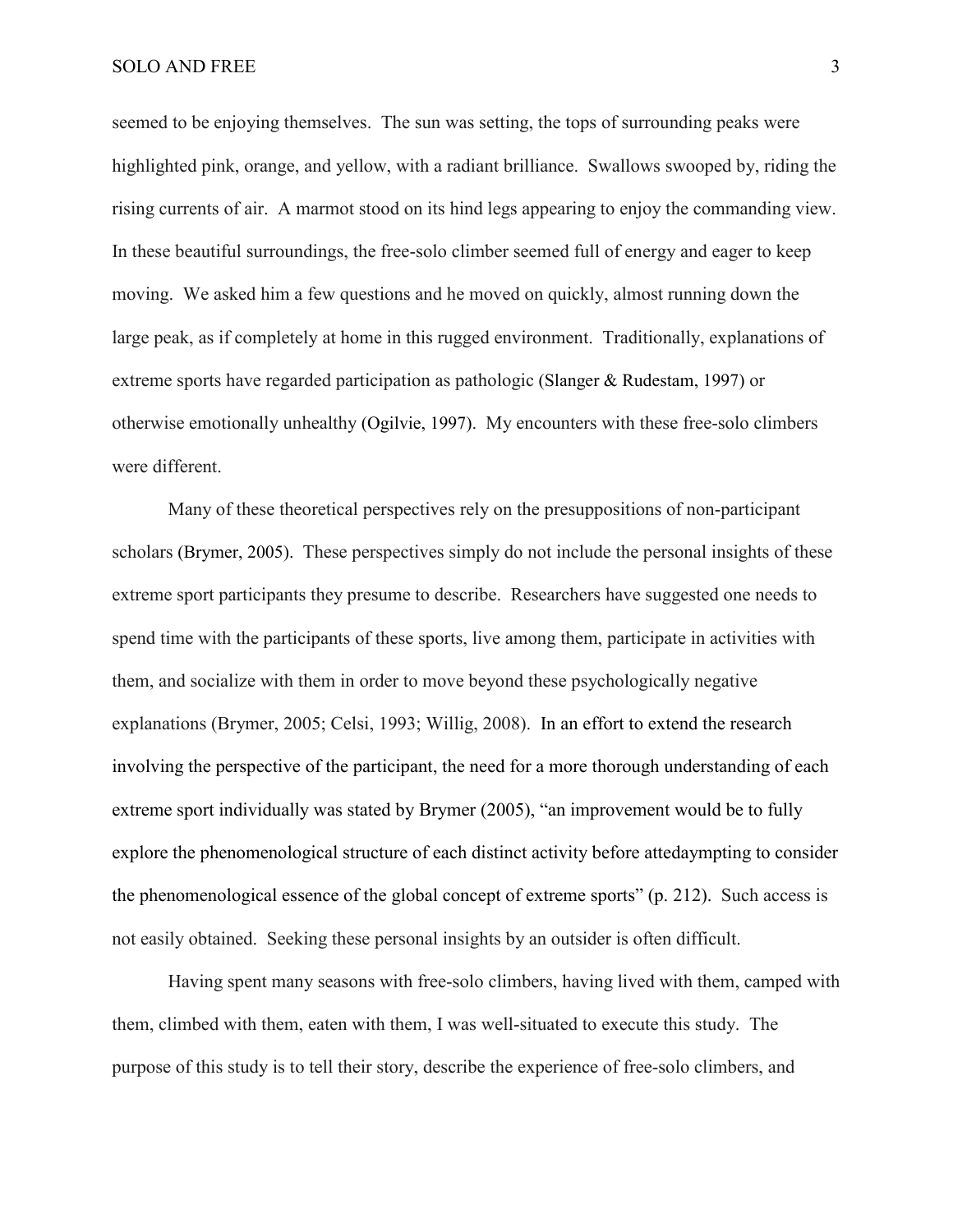answer Brymer's (2005) call to investigate individual extreme sports for further understanding and comparison. Gaining this access was not easy. The participants would often ask me if I free-solo climbed, or at least if I had climbed the routes they had free-soloed. They seemed reassured that I had. I would pass the inclusion criteria for participation in this study. And while I had inclusion criteria for their participation in this study, it was as if they had participation criteria of their own. They tested me, as if unwilling to share their stories with a non-climber. Those I did not know personally were at first reluctant. Many were persuaded only by other participants of this study, or after a conversation qualifying my intent.

The name of the free-solo climber we met atop the giant granite dome was Lou. After meeting him, I was able to carry out semi-structured interviews with him and 15 other free-solo climbers. What emerged from these exchanges comprises the basis for the findings of this research.

## **Literature Review**

Extreme sport participants are conventionally viewed as being risk-takers or adrenaline junkies (Zuckerman, 1979). Involvement in these activities has been considered an expression of a death wish (Slanger & Rudestam, 1997) and otherwise revealing an unhealthy psychology (Ogilvie, 1997). Many of these studies relied on social and psychological theory and did not include data gathered directly from the participants. Subsequent theory-based research has echoed this negative emphasis and have found extreme sport participants to demonstrate sensation-seeking behavior (Breivik, 1996), a lack of control (Laurendeau, 2008; Lyng, 1990), and narcissistic tendencies (Elmes & Barry, 1999). Recently, the perspective of the participants of extreme sports themselves has been addressed in research. The findings of these investigations have begun to identify aspects of the extreme sport experience such as, increased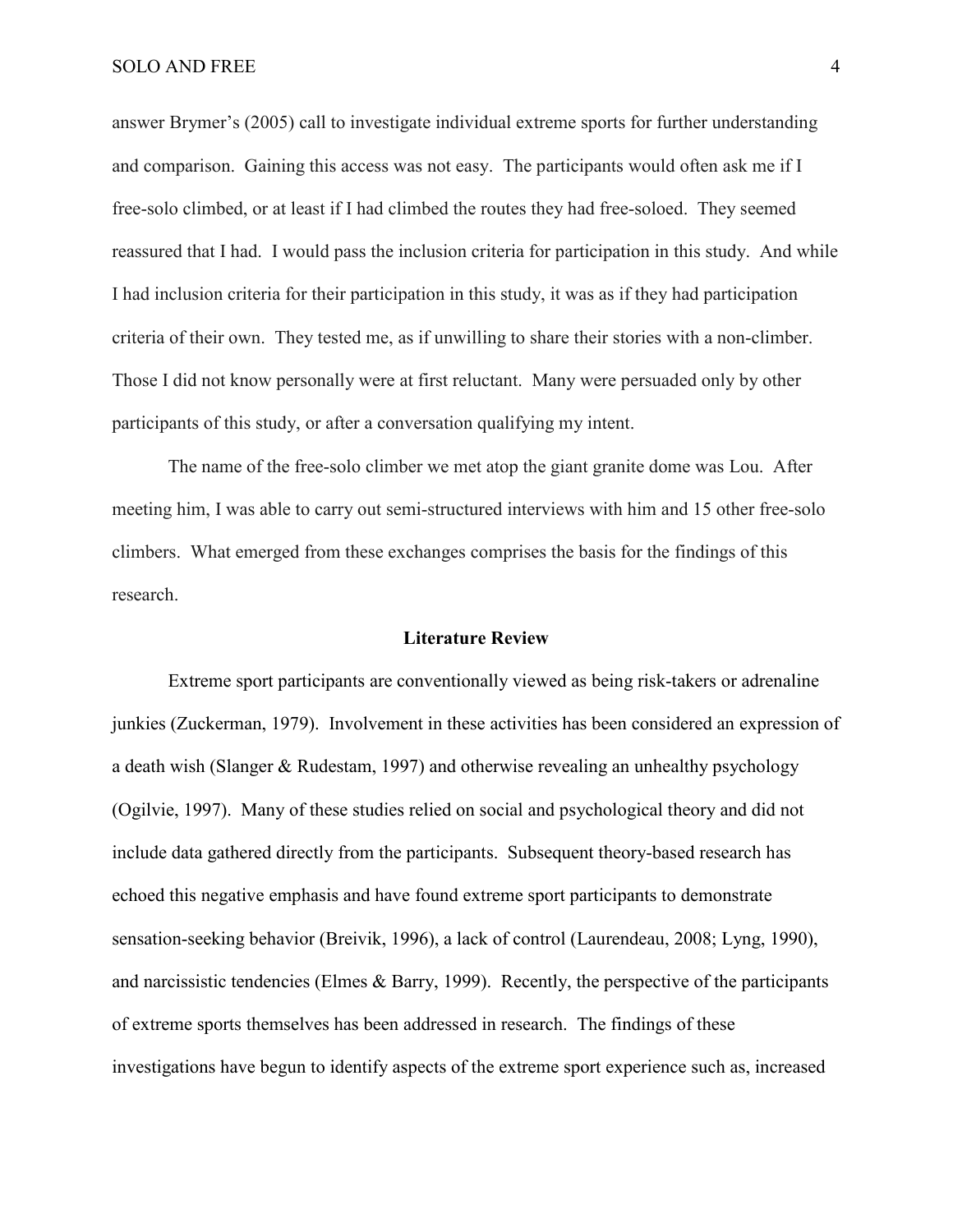self-awareness (Pain & Pain, 2005), the building of personal strengths (Willig, 2008; Brymer, 2009), and the development of transferable skills (Brymer & Oades, 2008). These studies have examined participants of many different extreme sports (Brymer, 2005; Willig, 2008), sky divers (Celsi, 1993), and BASE jumpers (Pain & Pain, 2005). These findings contradict previous perspectives and present a different understanding of extreme sport participation.

# **Theoretical Explanations of Extreme Sport**

Theoretical perspectives explaining extreme sport participation as pathology include a few general approaches and will be considered broadly as sociological perspectives and psychological perspectives. The main sociological theory attempting to explain extreme sport participation is what Lyng (1990) has coined "edgework" (p. 852). This theory puts forth participation in extreme sports is a social phenomenon where the participant willingly pushes himself beyond the edge of control (Lyng, 1990). In research linking various sociological theories, Lyng (2014) posits edgework is a way to escape a feeling of alienation brought about through dull working conditions ultimately caused by a sense of class immobility. He further relates participation in edgework to individualism and anti-institutionalism. Thus, the extreme sport participant, or edgework participant, is understood to be influenced to behave in this way by his surroundings and his class situation. Using this theory, researchers have considered edgework as a means to further explore sociological factors in extreme sport participation.

In his research, Fletcher (2008) found the professional middle class to be disproportionately represented in the participation of extreme sports. Fletcher identified common characteristics of the professional middle class as persistence and being oriented toward goal-setting. He makes the case extreme sports require these characteristics to be successful. Attempting to explain why the professional middle class is disproportionally represented in the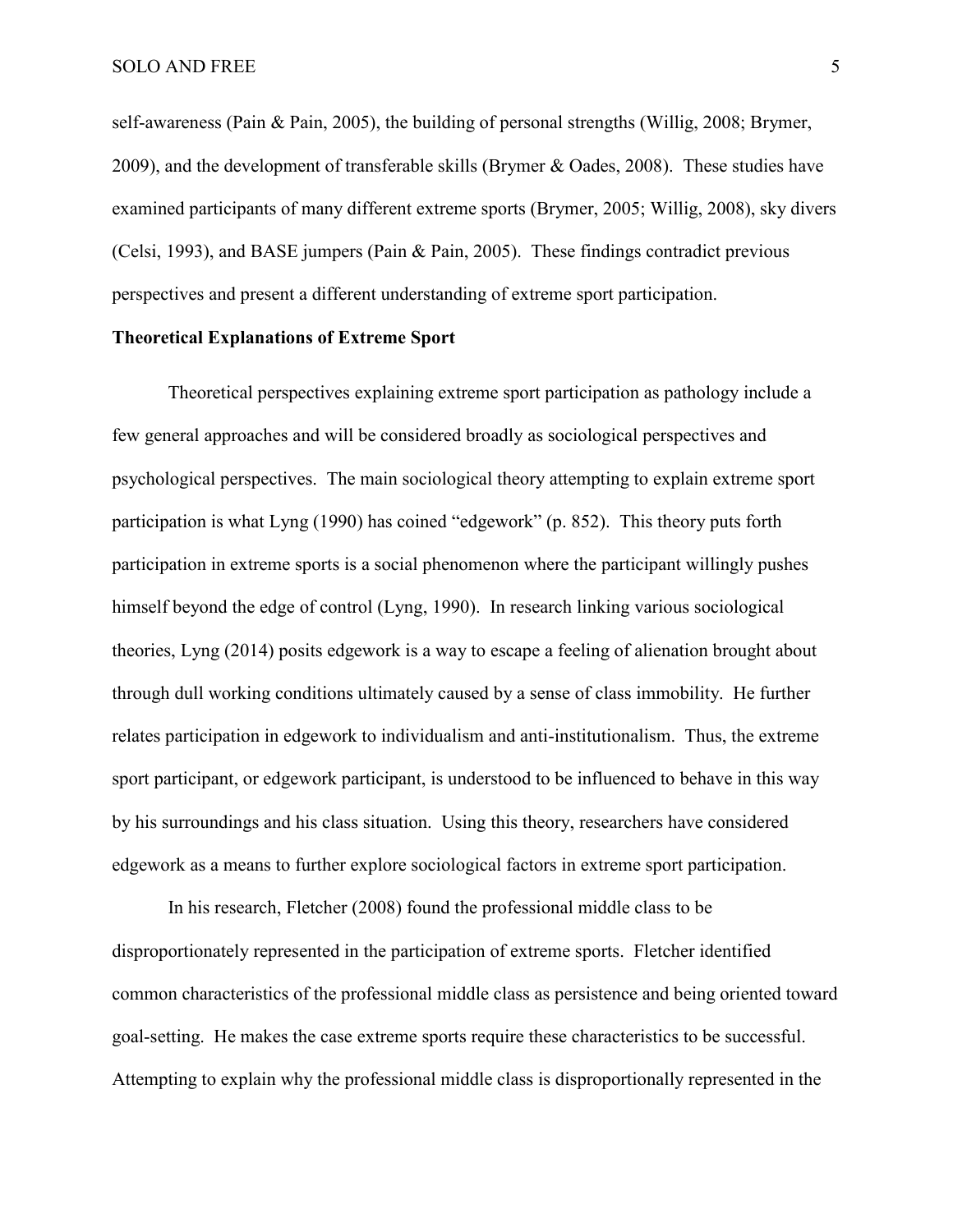overall body of participants of extreme sports, Fletcher theorized participants rationalize their involvement in edgework as an escape from alienating and disenchanting living conditions of their class. He further theorized their involvement in edgework offers an opportunity for the demonstration of the characteristics of their class, namely persistence and being goal-oriented. Seen this way, participants of extreme sport, believe they are escaping their undesired feelings of their class situation, but enact the characteristics of this self-same class to become successful in extreme sport (Fletcher, 2008).

Exploring edgework, Laurendeau (2008) gathered ethnographic data from skydivers over several years and found they construct an illusion of control of hazardous environments and use the notion of fate to describe evidence to the contrary. Laurendeau found these constructions to vary by gender, for example males tend to have a different explanation for participation in extreme sports than women. This suggests participation in extreme sports may be due in part to one's gender and thus outside of the conscious minds of participants.

Researchers have also attempted explanation through a psychoanalytic viewpoint and have described participation as "denying limitations and vulnerabilities, rationalizing unacceptable behavior and feelings, overestimating abilities and accomplishments, and offering consistently self-serving explanations for successes and failures" (Elmes & Barry, 1999, p.165). Following a climbing disaster on Mt. Everest, many observers linked to leadership decisions, researchers used psychodynamic theory to suggest commercialization and overcrowding in the practice of climbing Mt. Everest lead to "pathologically narcissistic, competitive, and regressive dynamics that ultimately contributed to numerous climbing deaths" (Elmes & Barry, 1999, p. 167). This psychoanalytic perspective views these participants of extreme sport as victims of unhealthful psychological developments.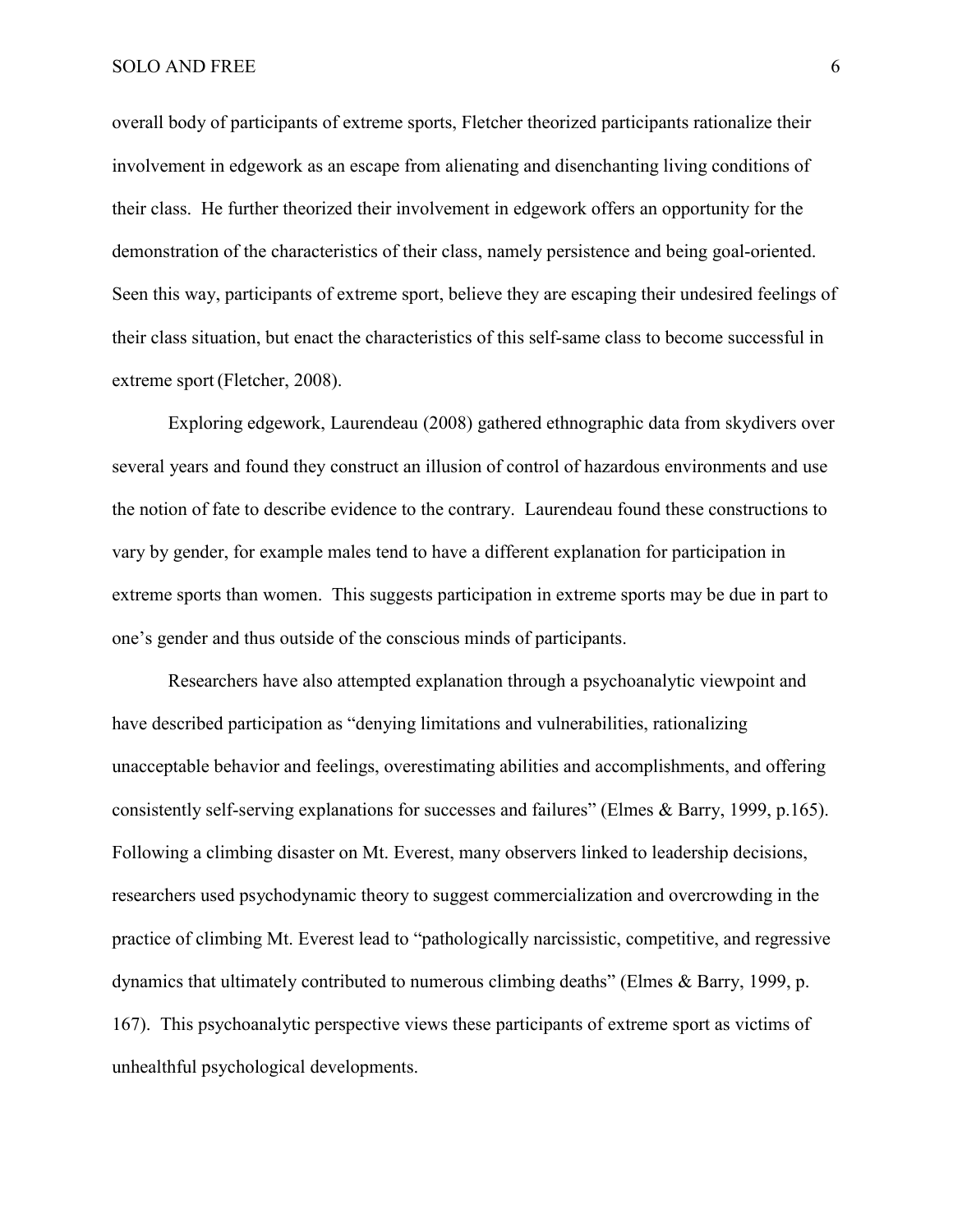In another line of research, it is proposed everyone has a certain level of a sensationseeking trait (Zuckerman, 1979). In some, Zuckerman (1979) said the trait is expressed more than in others and can reach a level which reduces the chances of survival for that individual. Seen in this light, extreme sport participation is a psychological need for novel experience and powerful sensations through the taking of physical risks (Zuckerman, 1979). Those scoring high on the sensation-seeking scale are considered to be continually seeking new excitements and exhilaration to combat boredom.

In a study of a Norwegian Everest expedition, elite climbers were compared to control groups in terms of the sensation-seeking scale (Breivik, 1996). It was found the profile of elite climbers revealed they were more willing to take risks than the control group in situations related to economic, political, and physical concerns, but not in achievement-related, academic, or public matters. Brievik (1996) determined there is a high-risk participant profile identifiable in personality tests and in specific trait tests. This suggests there exists a certain type of person with identifiable psychological traits who participates in extreme sports.

These theory-driven perspectives argue aspects of one's personality and socialization compel a participant to risk their life in extreme sports. Participants, thinking they are escaping their class situation, enact their class characteristics to become successful in extreme sport. Participation in extreme sport is also considered in gendered terms to be a product of social conditioning. Participants have been understood to be expressing a morbid psychological traits and exhibit sensation-seeking, ever searching for thrills and risk. Yet, a growing body of evidence reveals these presuppositions may not be completely accurate (Brymer, 2005; Celsi, 1993; Slanger & Rudestam, 1997; Willig, 2008).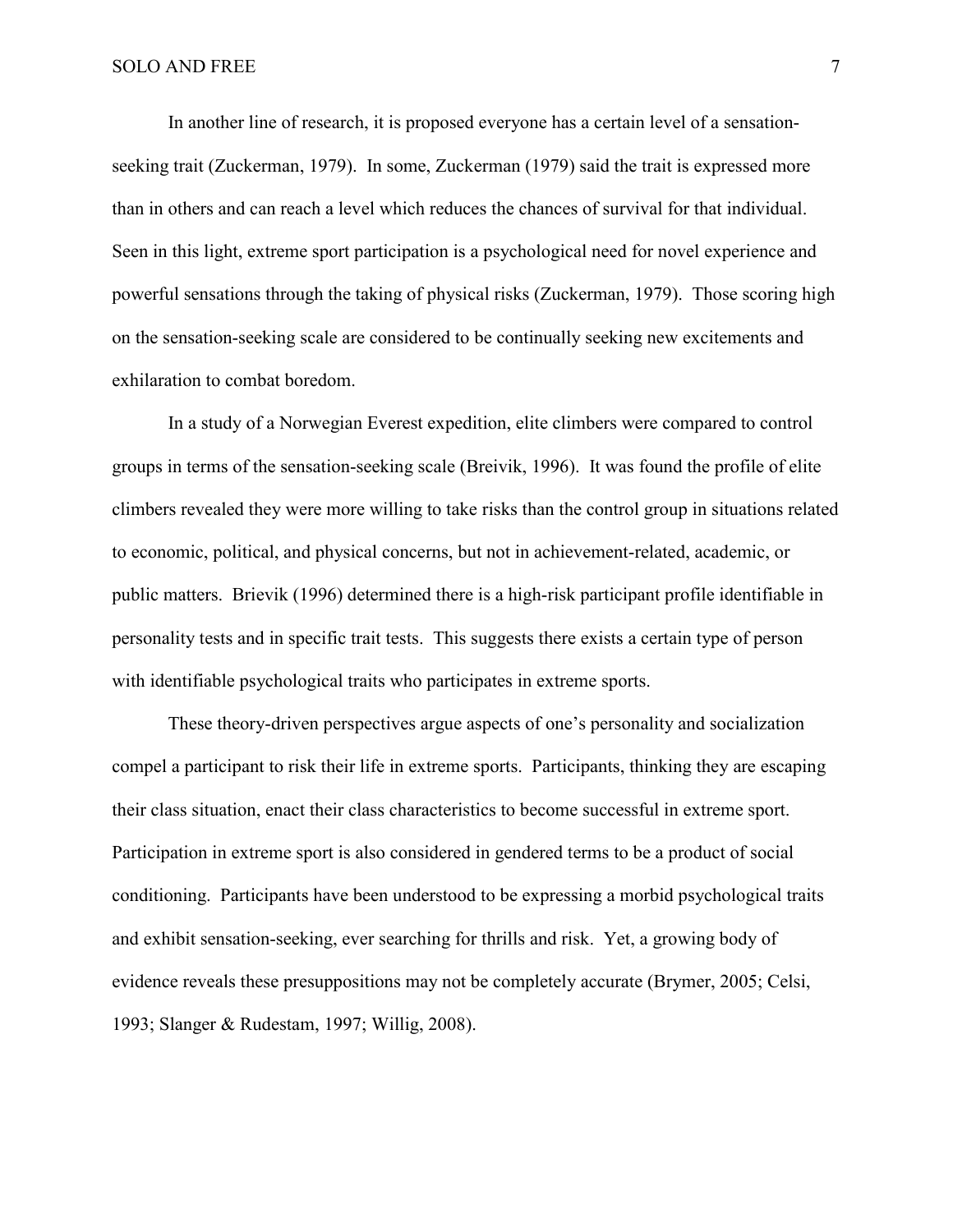# **Participant Perspective**

For some, the preliminary reason to participate may be the excitement or risk of these activities. However, when the perspective of the experienced extreme sport participant is considered, evidence suggests motives change with sustained participation (Slanger & Rudestam, 1997). For example, in a study examining three groups of participants of extreme sports of varying degrees of experience, Slanger and Rudestam (1997) found no relationship between sensation-seeking and the most experienced participant group. They further suggested "maximizing risk is not the goal of their activities" and found experienced participants demonstrated emotional control and low anxiety (Slanger & Rudestam, 1997, p. 369).

In interviews with participants of various extreme sports, Willig (2008) identified emergent themes as challenge, suffering, community, and powerful emotion. Suffering was considered useful by the participants because it represented confronting limitations. Many participants described storytelling to be an important part of participation in extreme sport. Storytelling allowed for others to validate the experience and provide lasting meaning. Powerful emotions were experienced by some participants who described themselves as being aware of the tranquil surroundings of the natural setting while being involved in strenuous physical activity (Willig, 2008).

Additionally, Brymer and Oades (2008), through interviews with 15 participants of various extreme sports, analyzed the emergent themes of the transcripts. The researchers stated, "the extreme sport experience strips away the socio-cultural noise and allows an individual to hear their authentic own self" (Brymer & Oades, p. 225). Discovery of what Brymer and Oades refer to as the core self through participation in these sports was often described by the participants. Conceptualized as a practice place for confronting fears and practicing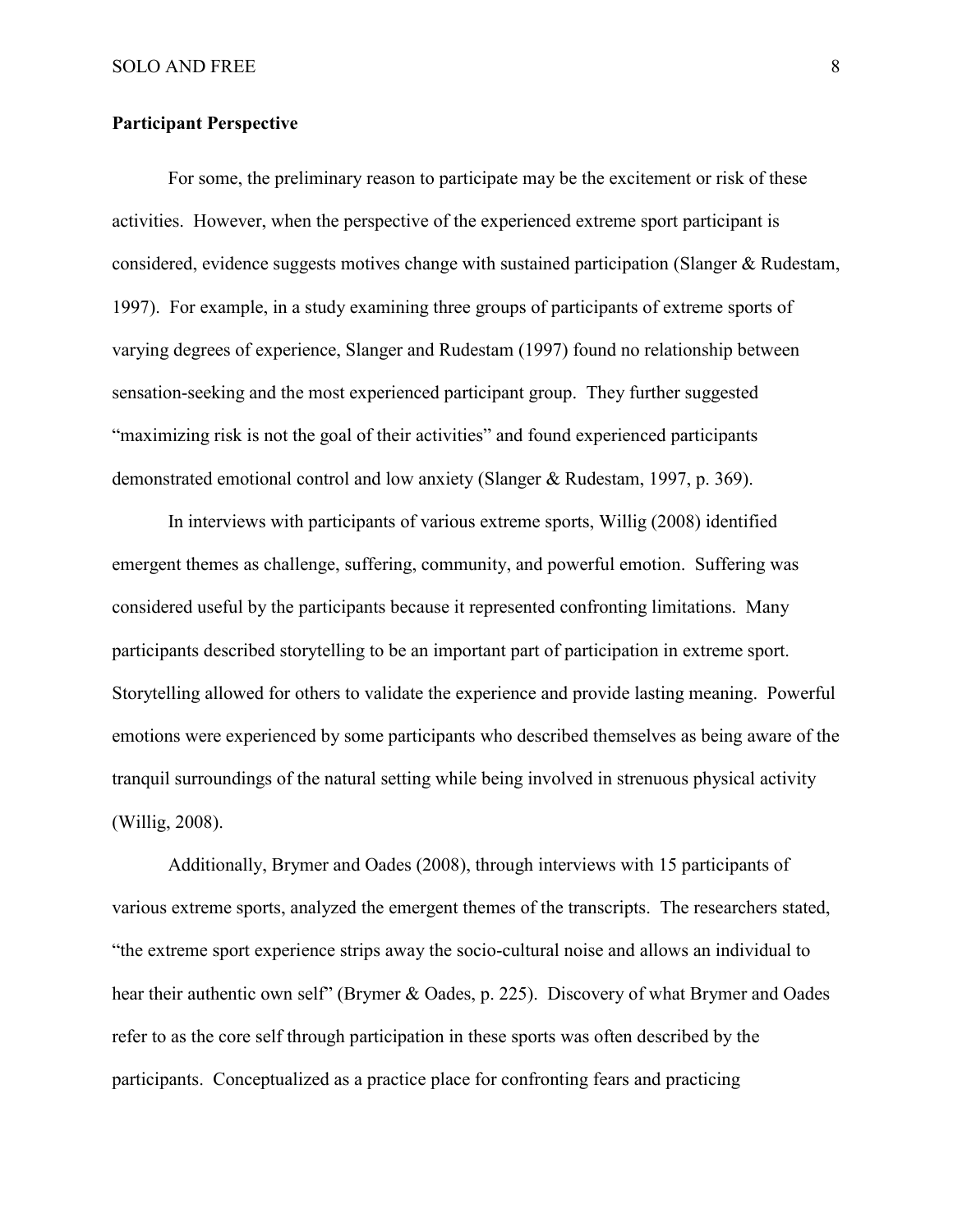intrapersonal communication, participation in extreme sports was found to allow for an increased ability to deal with difficult situations outside of extreme sport (Brymer & Oades, 2008).

Pain and Pain (2005), in interviews with BASE jumpers, found participants were selfaware, highly-trained, and favored control. They wrote, "Most of those involved are well aware of their strengths and limitations in the face of clear dangers… and individuals do not want to put their lives in danger by going beyond personal capabilities" (Pain & Pain, 2005, p. 34). From this perspective, participants' experience includes self-awareness, extreme care, discipline, and control.

# **Summary**

Given participation in extreme sports is rising faster than participation in traditional sports (Pain & Pain, 2005), and extreme sport participation continues to be described in terms of negative psychological states (Brievik, 1996; Lyng, 2014), it is important to include the perspectives of the participants themselves to come to a complete understanding of extreme sport participation. Some research has been done investigating extreme sport participation from the perspective of the participant and has described extreme sport participation in terms of positive psychological effect (Brymer, 2009; Celsi, 1993; Pain & Pain, 2005; Willig, 2008). These studies have examined extreme sport participation by sampling participants from many different sports and have begun to challenge the traditionally negative understanding of extreme sport participation. This clear contrast begs for further investigation to further map these changes through research. The overall weaknesses of this body of literature are the lack of a thick description of the perspective of the participants themselves coming from a trust gained over years of participating in the sport with them, and an in-depth look into the differences between the different extreme sports. This research is a response to these gaps and an attempt to validate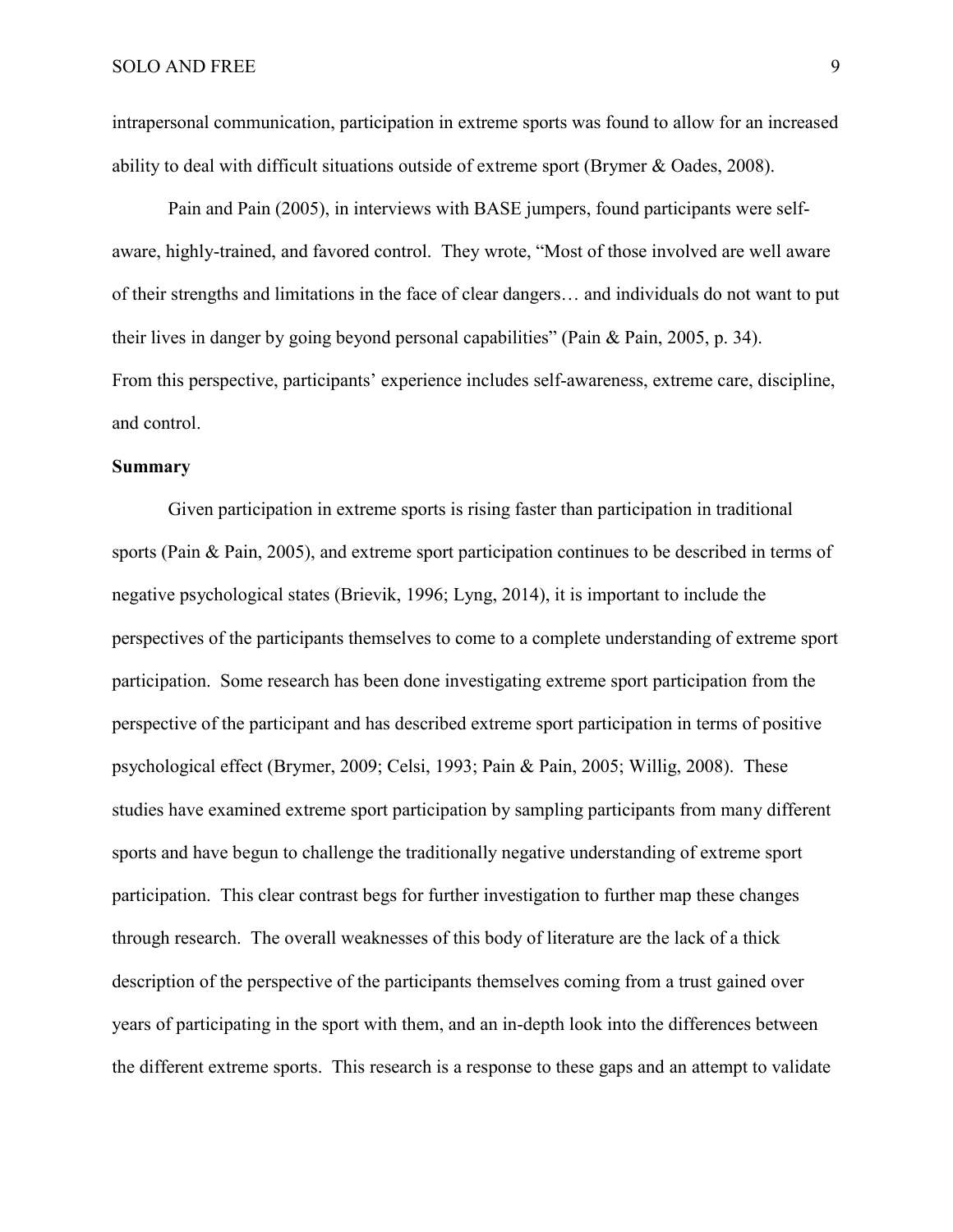or contradict the findings of the research reviewed here. An in-depth understanding of participation in free-solo rock climbing, will contribute to the body of knowledge concerning extreme sport participation. Understanding the experience of extreme sport participation, comparing and contrasting the findings of this research with previous studies and perspectives, and further defining the experience specific to free-solo climbing were viewed as important reasons for this study.

## **Methods**

Semi-structured interviews with 16 free-solo climbers were audio recorded; responses were coded to determine emergent themes, and analyzed. A phenomenological method was chosen to collect and analyze the data in this qualitative study.

# **Phenomenology in Research**

Begun by Husserl, the phenomenological movement was a new way of accomplishing the work of philosophy and included focusing on experience as lived, description of essence, and consciousness of phenomena (Finlay, 2009). The phenomenological tradition challenges the priority given to what is claimed to be known empirically with the primacy of lived experience. One cannot speak or refer to something without implicitly implying consciousness, and it is thus unavoidable. Understood in this way, consciousness constitutes the "medium of access to whatever is given to awareness" and is not neutral in the process of presenting objects, but active in contributing to the meaning of these objects (Giorgi, 1997, p. 237). Therefore, the phenomenological stand posits, to acknowledge and account for consciousness is more rigorous than to ignore it (Giorgi, 1997). Phenomenology begins its investigation of intuitions, not in the objective sense, but in terms of the "given-ness" that is present, and in terms of meaning of the phenomena for the subject (Giorgi, 1997). When applied to research, the ideas of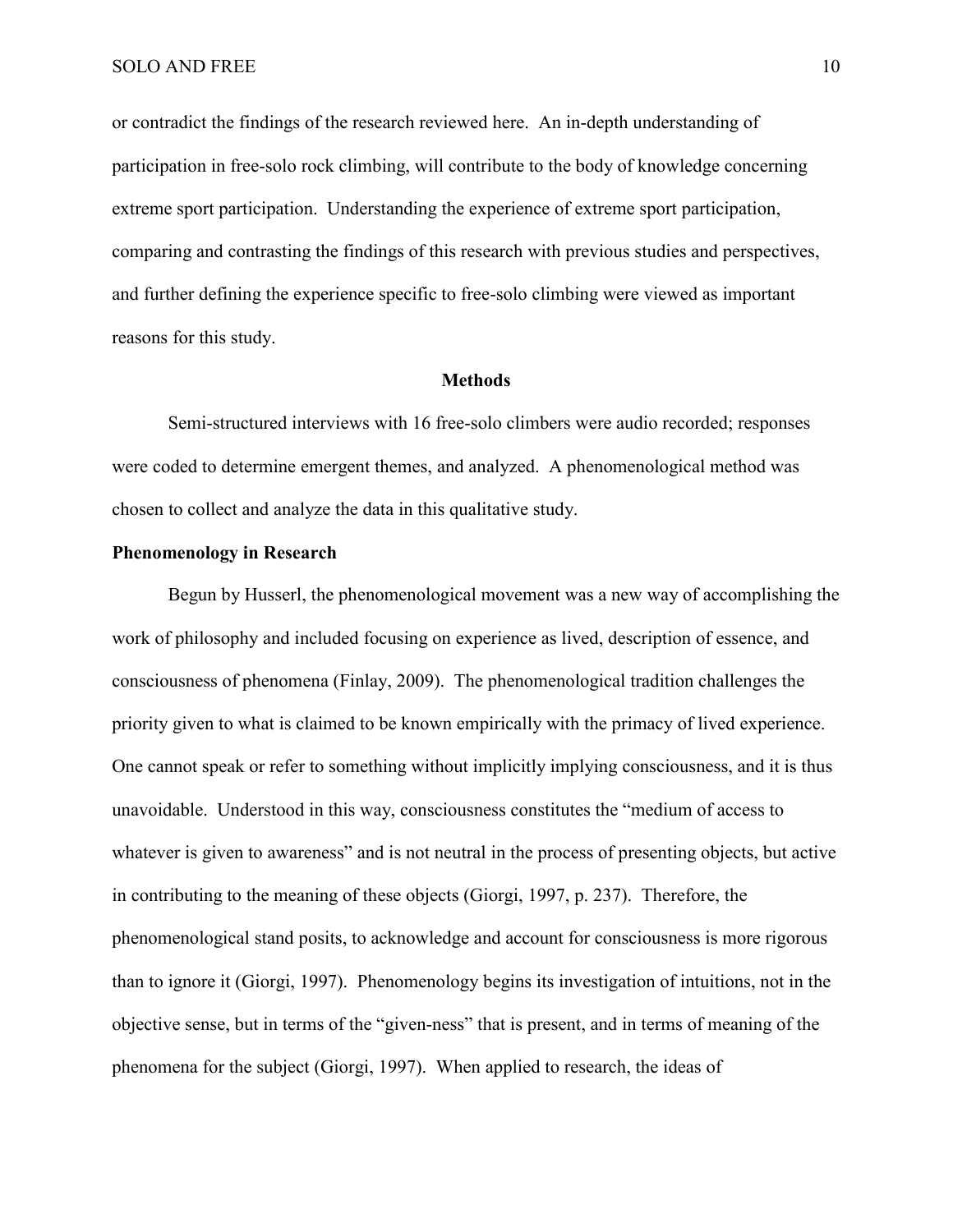## SOLO AND FREE 11

phenomenology center on a return to "embodied, experiential meanings aiming for a fresh, complex, rich description of a phenomenon as it is concretely lived" (Finlay, 2009, p. 242). Phenomenology, as a research method, is thoroughly descriptive, investigates the intentionality of consciousness inherent in relationship between individuals and situations, and discloses the essences and structures of meaning in human experiences (Finlay, 2009).

Phenomenological research is best suited to problems concerning generating policy, developing practices, or gaining a deeper understanding about the features of the phenomenon (Cresswell, 2007). To understand the essence of the phenomenon at the level of the lived experience of the participant is valued as a contribution to a full understanding. With little research covering free-solo climbing, and questions concerning motivations and appropriateness of extreme sport, a phenomenological method was appropriate for this research.

# **Data Gathering Procedures**

Data was collected through dyadic semi-structured interviews with experienced free-solo climbers. Participants were asked broad, open-ended questions dealing with the contexts influencing the experience of the phenomenon and to report the first-hand account of the experience.

Interview questions were designed to achieve triangulation based on Flick's (2008) criteria by using a variety (at least three) of different question types in order to approach a subject from different angles. O'Donoghue and Punch (2003) describe triangulation as a "method of cross-checking data from multiple sources to search for regularities in the research data" (p. 78). Flick (2008) further categorizes these different types of questions as follows: (a) situation narratives, or personal perceptions of focused events, (b) repisodes, or regularly reoccurring situations, (c) examples, including metaphors and/or actual experiences, (d) subjective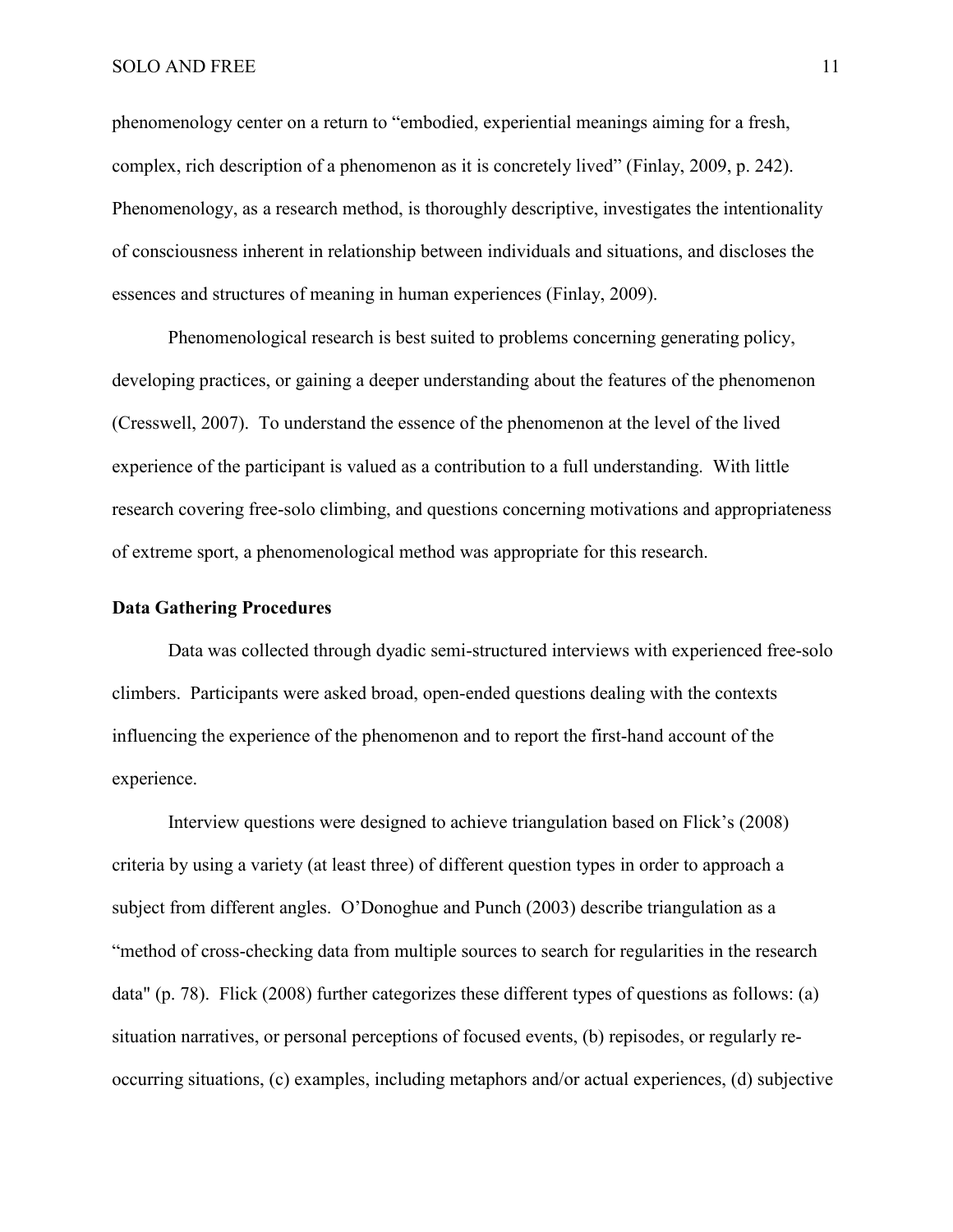#### SOLO AND FREE 12

definitions, which are personal perceptions of specific terms or constructs, and (e) argumentative-theoretical statements, or explanations of concepts and their relations. The following sample of interview questions, used in this study, illustrates these criteria discussed by Flick (2008):

- Define the term free-solo climbing. (Subjective definition)
- Tell me the story of the first time you climbed free-solo? (Situation narrative)
- How do you prepare for a free solo climb? (Repisode)
- Describe the free-solo climbing experience? (Argumentative-theoretical statement)
- Describe a moment you felt your life was on the line? (Situation narrative)
- Describe any resistance to this practice of climbing you've encountered outside of yourself. (Argumentative-theoretical statement)

These prompt questions along with follow up questions, to clarify their meaning, constituted the semi-structured interview. Using these different question types allowed for an arrival at common themes from various sources. What was shared in a story about a first freesolo climb was also reiterated in a description of the free-solo climbing experience generally. A subjective definition of free-solo climbing would also be reified in a repisode, or regularly reoccurring situation, for example when telling about how one prepares for a free-solo climb. These questions were, therefore, chosen to reach the essence of the experience of free-solo climbing from a diverse set of starting points, to find commonality through asking in different ways.

Additionally, this format allowed for variation from the interview guide and further exploration of sub-topics. Attention was focused on gathering data leading to a textural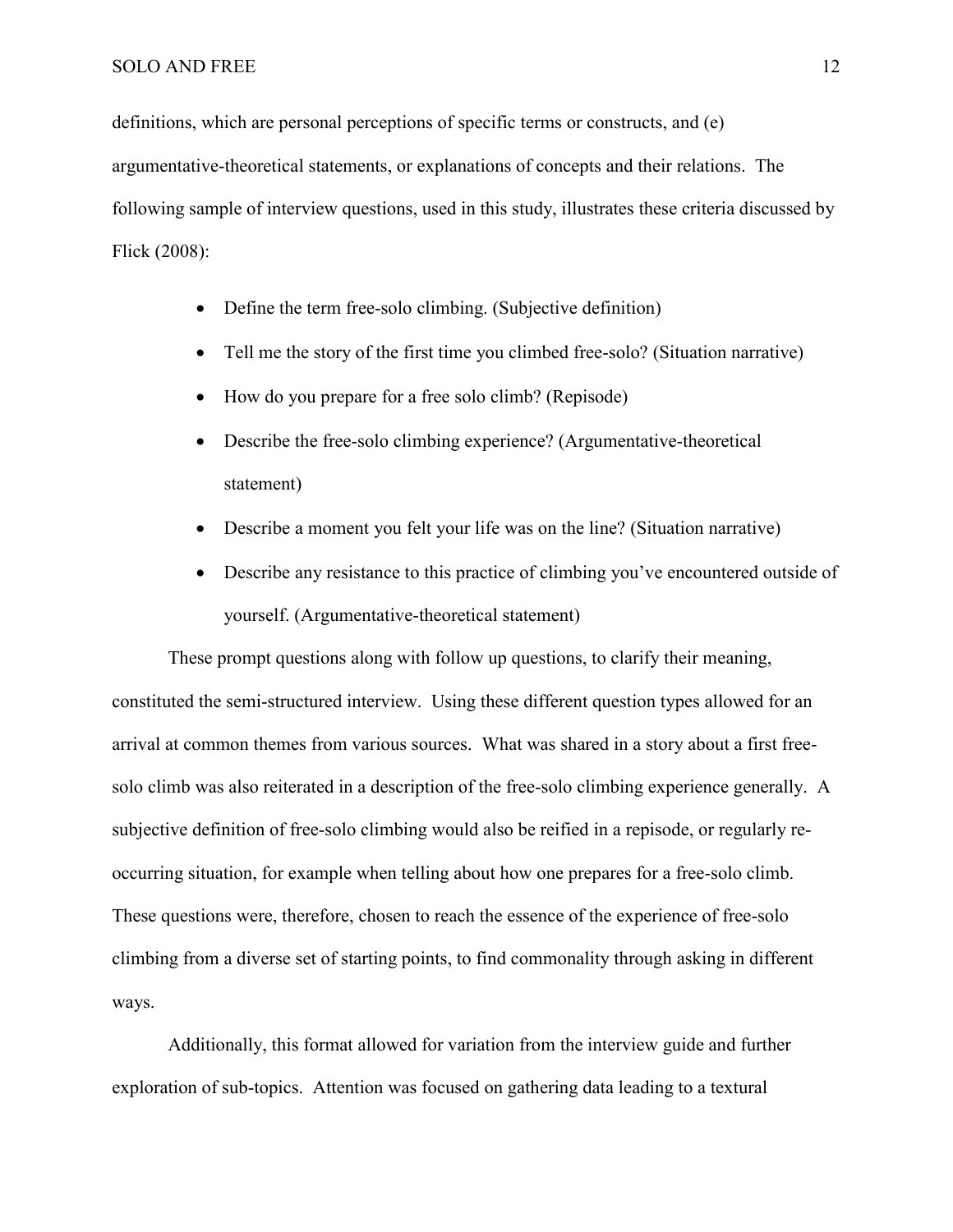description of the structure, meaning, and essence of the common experiences of the participants. Before I began the interview, in every case, the participants had a question of their own, "Have *you* ever free-solo climbed?"; they were interested in my involvement in the sport. I have freesolo climbed some well-known routes and always answered the question honestly. This simple affirmative answer to their question seemed to set them at ease, allowing for a comfortable exchange.

# **Selection of Participants**

A group of free-solo climbers, loosely organized around a Search and Rescue team in the Tuolumne Meadows campground in Yosemite National Park, served as a starting point for contacting potential participants. I engaged contacts within this community to find willing participants for this study. Participants were also recruited via flyers posted at the historic Camp 4 information board in Yosemite Valley. Camp 4 has been an historic meeting place for climbers for decades, and continues to attract climbers from around the world. The campground is where many climbers prepare for ambitious routes, hone their skills on the surrounding boulders, or attempt to find potential climbing partners. Additional participants were found through snowball sampling, where participants voluntarily recommended other free-solo climbers to participate in the study.

Distinguishing free-solo climbers, for the purposes of this study, depended on answers to questions in an informal setting related to their climbing practice.All of the participants were volunteers and engaged in this free-solo climbing practice of their own free will. The criteria for selecting these participants included: (a) all participants engaged in the activity of free-solo climbing, as defined by climbing without protective gear 80 or more feet above the ground (b) all participants acknowledged the consequence of a mismanaged mistake on these climbs would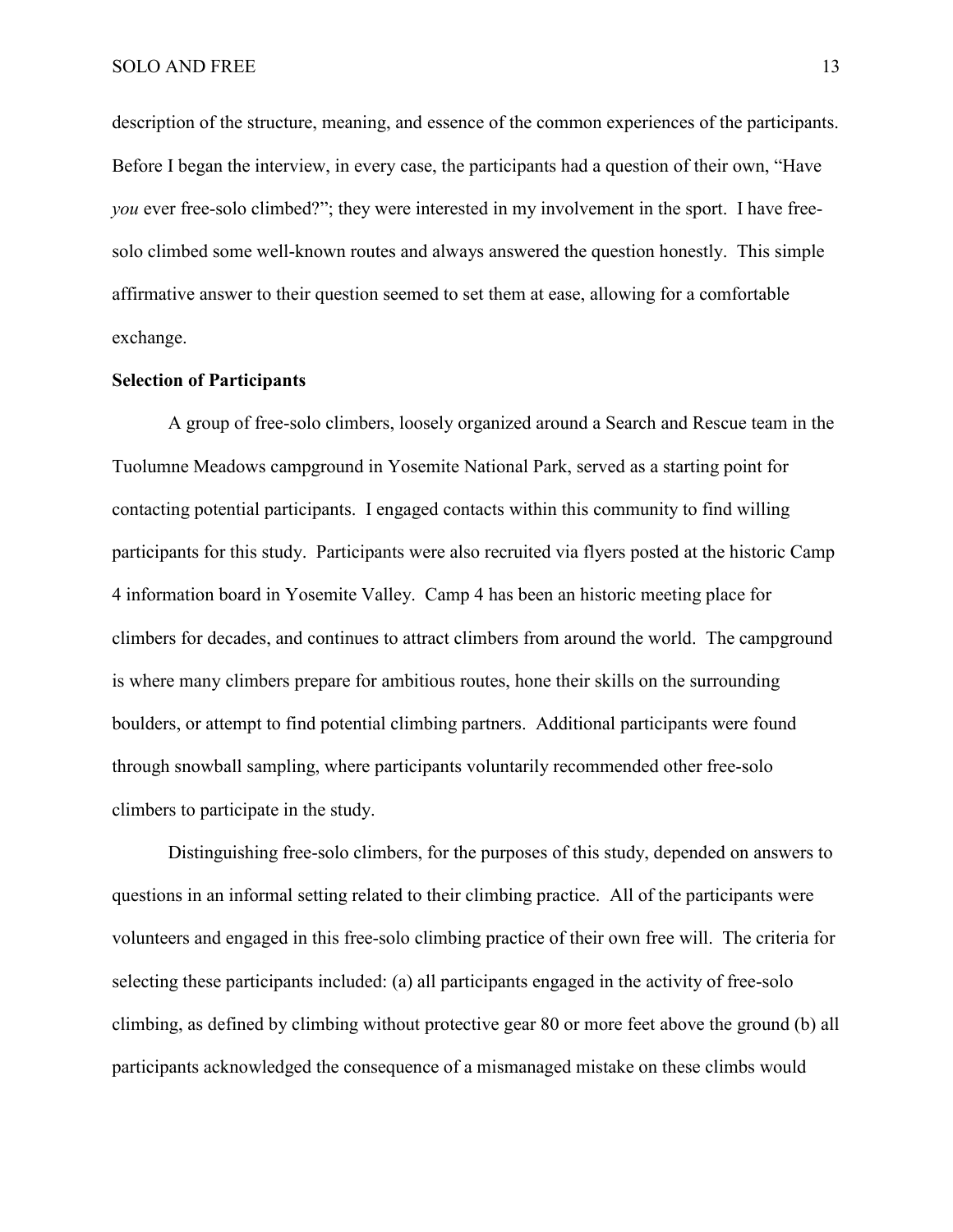most likely be death, (c) the participants free-solo climbed at a moderate grade, as measured by the Yosemite Decimal System, 5.6 or greater. These criteria were established to provide a clear selection process resulting in a sample relevant to the purposes of the study.

## **Findings**

The purpose of this study was to come to a full description of the experience of free-solo climbing. In this section, an analysis of the both supportive and resistant factors of participation and the emergent themes of the semi-structured interviews is presented.

## **Participants**

Nine of the 16 free-solo climbers interviewed were young males and ranged in age from 22 to 35 years old. Three older males were 57, 62, and 68 years old, and three female climbers aged 22, 31, and 41. Twelve (75%) were university graduates, and two (13%) held graduate degrees. Eight participants (50%) were engaged in seasonal employment in Yosemite National Park, four (25%) where there for various other professional reasons, and four (25%) were in Yosemite for leisure.

# **Becoming a Free-Solo Climber**

Brian was a 34-year-old former trial attorney from a small Southern town in the United States. He was successful in his work as an attorney, yet felt as though there was a passion beyond his profession he had to explore. At the time of the interview, he worked seasonally on the Search and Rescue (SAR) team in Yosemite Valley, had 12 years of experience rock climbing, and had been a leader of the SAR team for the past three years. Brian spoke about a gradual build up to becoming a free-solo climber. He felt in his experience rock climbing, there were many instances where the hike up to the climbing route felt precarious. He began to experience a sense of caution while he traversed challenging terrain approaching these climbing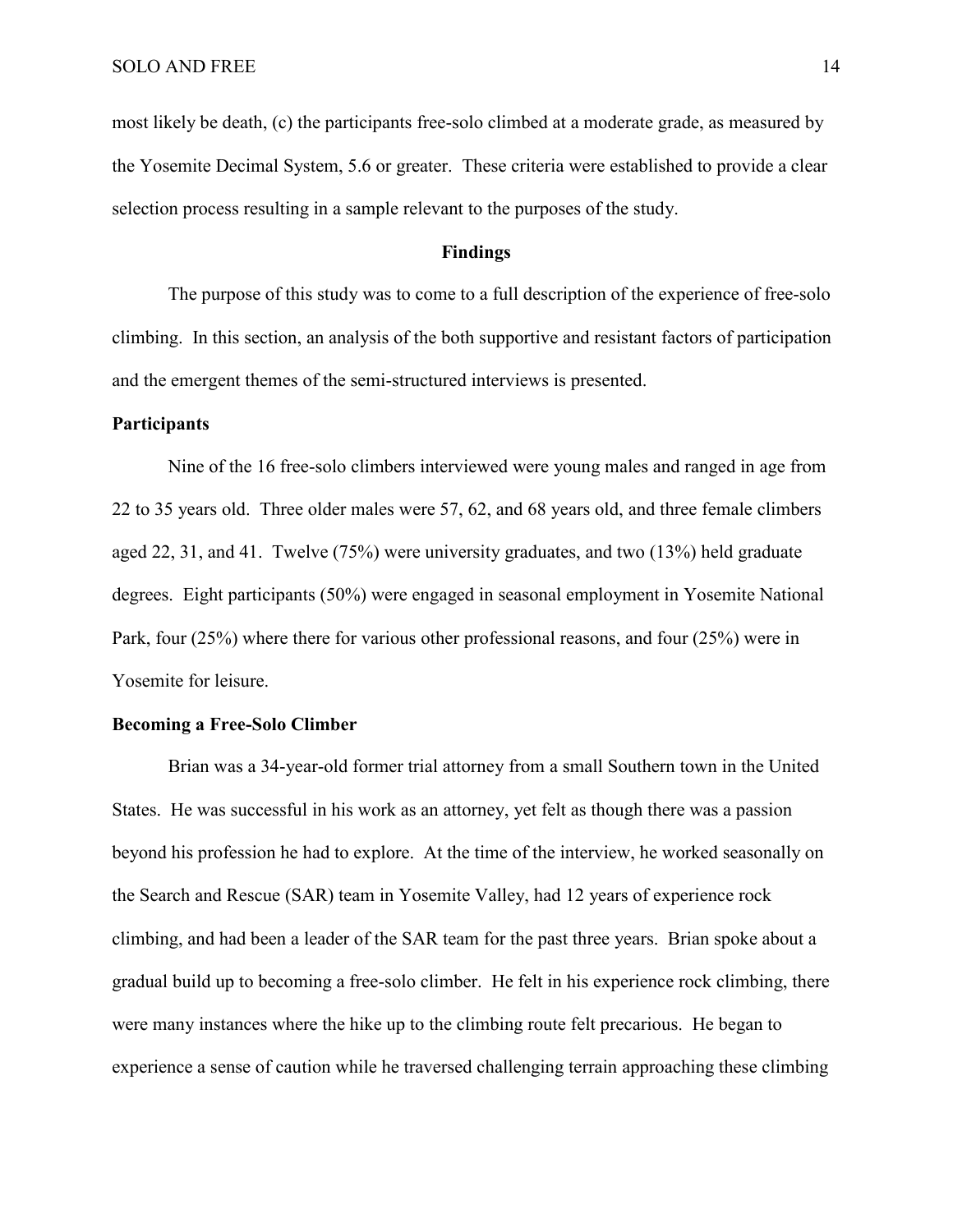#### SOLO AND FREE 15

routes. He called these difficult sections of the approach to a climbing route "no-fall zones." He stated, "having a reservoir of experience being in no-fall zones" on exposed approach terrain starts to "break down barriers" until eventually "the distance between being in a no-fall mindset and actually going out and doing free-solo climbing becomes so minimal." His extensive experience on exposed mountains allowed him the confidence and background to successfully navigate even established climbing routes without protective gear. Simon had been climbing since childhood and remembered climbing trees with his brothers when still a pre-teen. He had worked various manual labor jobs since high school and was a member of the SAR team at the time of this interview. He revealed his experience of climbing more and more difficult climbing routes naturally gave way to a sense of comfort on steep, technically challenging terrain. Climbing on the relatively easier sections of rock, once viewed as difficult and requiring gear, eventually lead to a calculated risk of climbing them without gear as a matter of efficiency in order to achieve other goals. This gradual process of becoming accustomed to climbing with a "no-fall" mentality allowed Simon and Brian to make the choice to explicitly engage in the activity of free-solo climbing as such.

Arnold began free-soloing at the age of 19 years old and was 24 at the time of this study. He was a very accomplished climber, with protective gear, when he began climbing free-solo. He would climb routes, with protective gear, a short drive from his home with friends on the weekends and then return shortly after to free-solo the routes he thought were "easy." He mentioned one form of support as being financial in nature. He mentioned he was able to make a living climbing, mainly due to the adventurous nature of his free-solo climbing. He said his ability to make a living free-solo climbing was not the main motivation he chose to do these free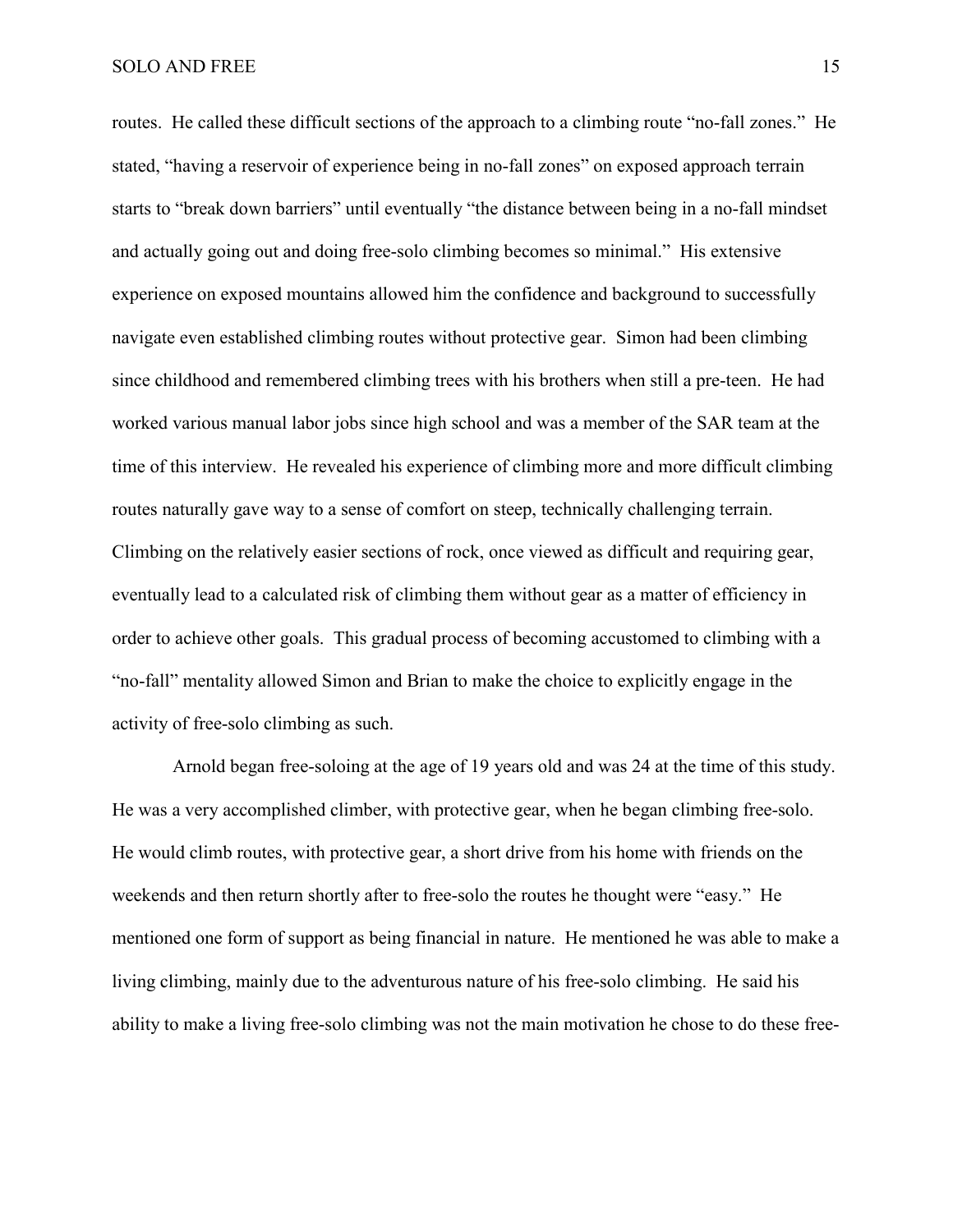solo climbs initially, nor was it the motivation for him to do them now. Yet it was a "positive support" for those actions.

For nine (56%) of the participants, getting into free-solo climbing had a social component. These nine climbers were guided by climbing friends through the initial experiences of climbing without protective gear. Chad, aged 27, was a seasonal worker in Yosemite National Park and pursued climbing and photography since graduating from university. He described a common sentiment, "I thought it was within my abilities, and I was comfortable with Zack taking us up there. I was definitely peer-pressured in a way." Sue, a 39-year-old with an advanced degree in engineering from Stanford University, decided to buy a recreational vehicle and pursue climbing and travel after having worked as a project engineer for a major petroleum company for a number of years. She described her early motivation to free-solo as a social decision as well, "It never really occurred to me to free-solo something per se… I have friends who I respect a lot, who I consider 'not crazy', so it's very socially accepted to free-solo certain climbs, once you climb a certain grade." Randy was 25 years old and worked seasonally as an employee of Yosemite National Park. He pursued climbing as a top priority since graduating from university. He commented on the social nature of his entry into free-solo climbing, "The whole climbing thing wasn't presented to me as you needed gear to go climbing, it made sense to do it like that [free-solo] ." This social aspect of beginning to free-solo climb was a clear support for those participants who experienced it.

Twelve (75%) of the participants mentioned a positive support for getting into free-solo climbing in the culture of climbing itself. These 12 participants mentioned climbers who had come before as inspirations and mentioned the bold style in which they climbed. Brandon was 22 years old and had pursued climbing as a top priority since high school. He camped most of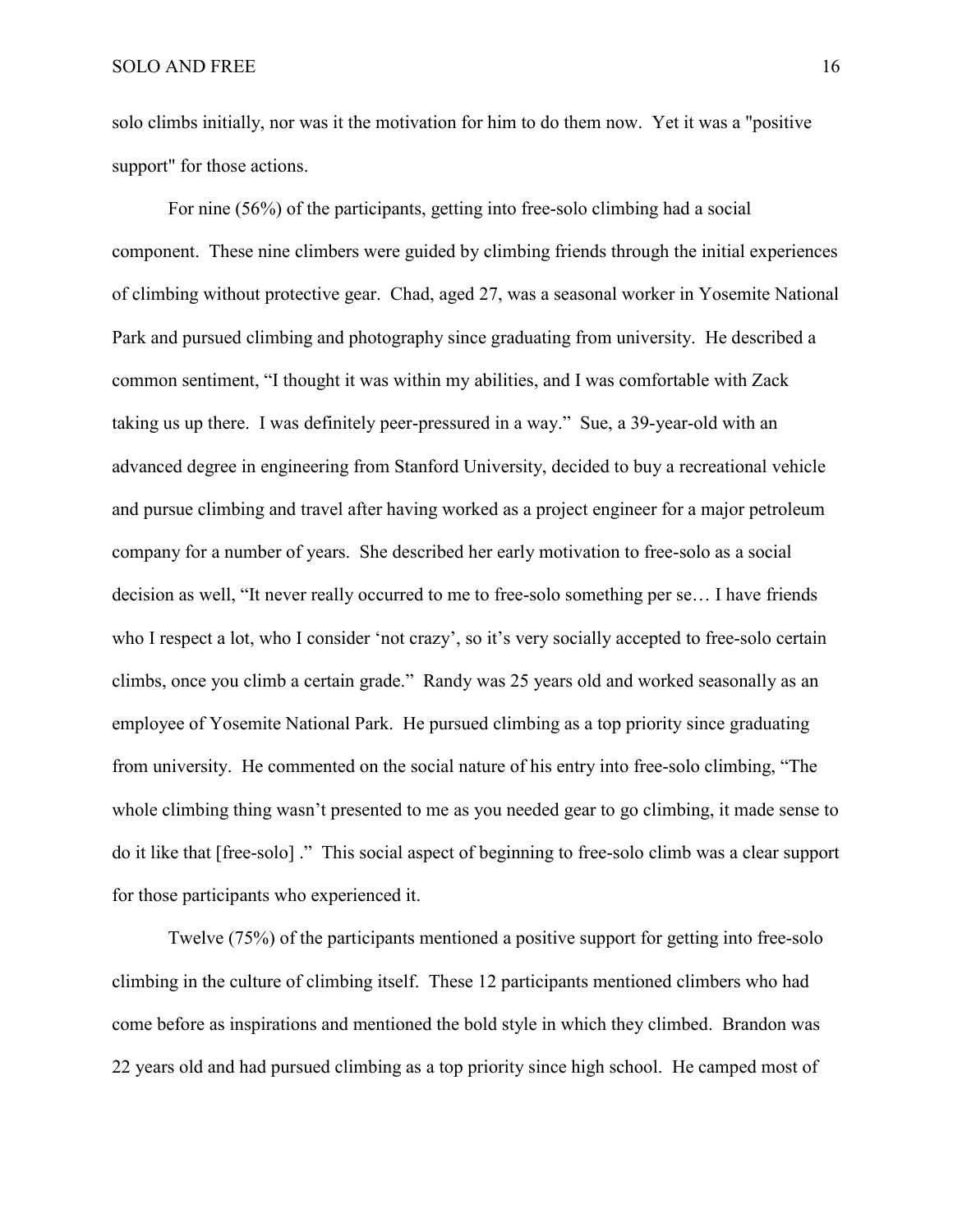the year, often living out of his vehicle, and worked as a means to support his climbing. He was proud of the various routes he had free-solo climbed and said he enjoyed sharing the routes he had free-solo climbed with other climbers as a way to show them what can be done because it had never been done before. He saw himself as continuing a long tradition of bold climbing. He felt very connected to the climbing community was inspired by the climbers of the previous generation, "Just watching those guys do extreme stuff like that and I said I want to be like that."

The continuation of a tradition of bold climbing was experienced as an inspiration for this set of free-solo climbers. Arnold spoke about how he is expected to write about certain solos for his sponsoring organizations. He expressed comfort in knowing other free-soloists would know what has been done and the history of free-solo climbing is being recorded. He thought it might inspire others giving them a sense of scope of what has been accomplished, "it's nice to lay it out there, like these are the next great challenges, this is what's happening."

Three of these 12 participants thought of this community of dedicated climbers as a "tribe", a group of people with common goals, common practices, expressing a personal connection to the style of life accompanying a dedication to challenging climbing. Julia was a 34-year-old college graduate and seasonal employee of Yosemite National Park. She found inspiration in the early climber, John Muir, and found self-identification with the group of adventurers continuing the tradition of bold climbing. "I'm constantly inspired by the group of monkeys (climbers) that I've hung out with in the last 10 years in the Valley." While describing the people he has met while climbing, Randy described the experience as, "having an identity, something to identify with, I've climbed with people I can barely communicate with, but we are still having an awesome time." Waxing enthusiastic about his enjoyment of free-solo climbing Randy said, "I goad my friends into free-solo climbing all the time, I like going soloing with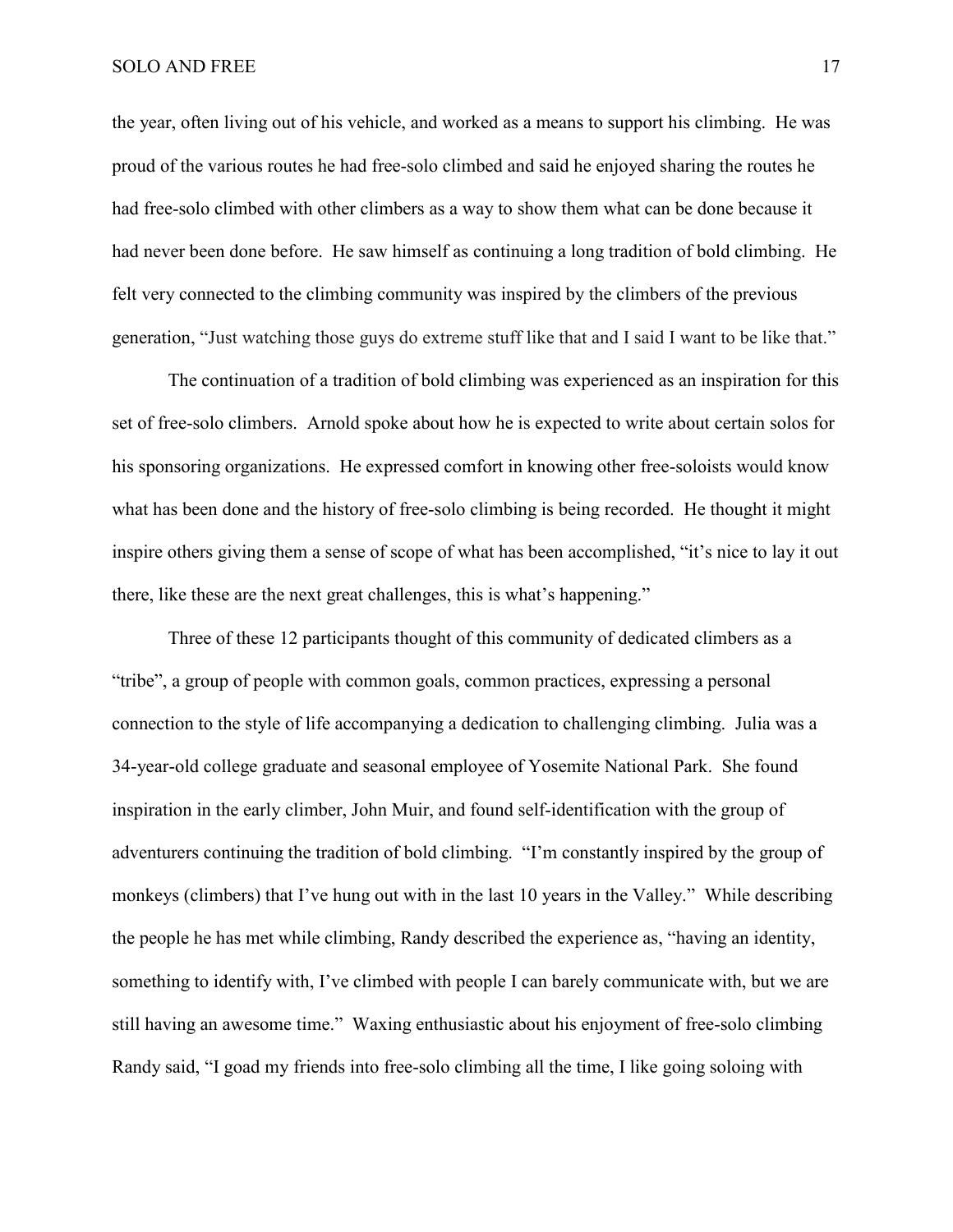people. You can climb right next to each other and hold a conversation all day." He continued speaking of an admired climbing friend who had spent much of his early life climbing in Yosemite Valley, "Watching that guy was so inspiring, he had similar goals, and similar interests." These participants described a process by which they identify with a group which encouraged free-solo climbing.

A commitment to the activity seemed to define motivation of participants. All of those interviewed pursued rock-climbing as a top priority in their lives. Brandon summed up the average position of the participants, "I worked in Yosemite for two seasons but yeah I tend to work for a few months out of the year and then travel for six or seven months out of the year … rock-climbing as much as I can, making money when I have to." The clear goal was to do as much rock-climbing as possible, minimizing other responsibilities which might distract resources from the primary objective of climbing. Randy acknowledged the main motivation in his life was climbing and he is willing to put up with a "dead-end job" to pursue his climbing. These above-listed positive supports to free-solo climbing begin to describe the motivations of participation.

# **Emergent Themes of the Free-Solo Climbing Experience**

In response to questions about the experience of free-solo climbing, it became clear the participants' answers to these questions could be categorized into several themes. The following are the three most-mentioned and shared by a majority of those interviewed.

**Overwhelming enjoyment.** If the definition of enjoyment is "a feeling of pleasure caused by doing or experiencing something you like" (Merriam-Webster, 2003), all of the climbers (100%) stated some level of enjoyment with free-solo climbing. Carl stated a common opinion, "I remember it being not scary, but full-on excitement. It makes me really happy, I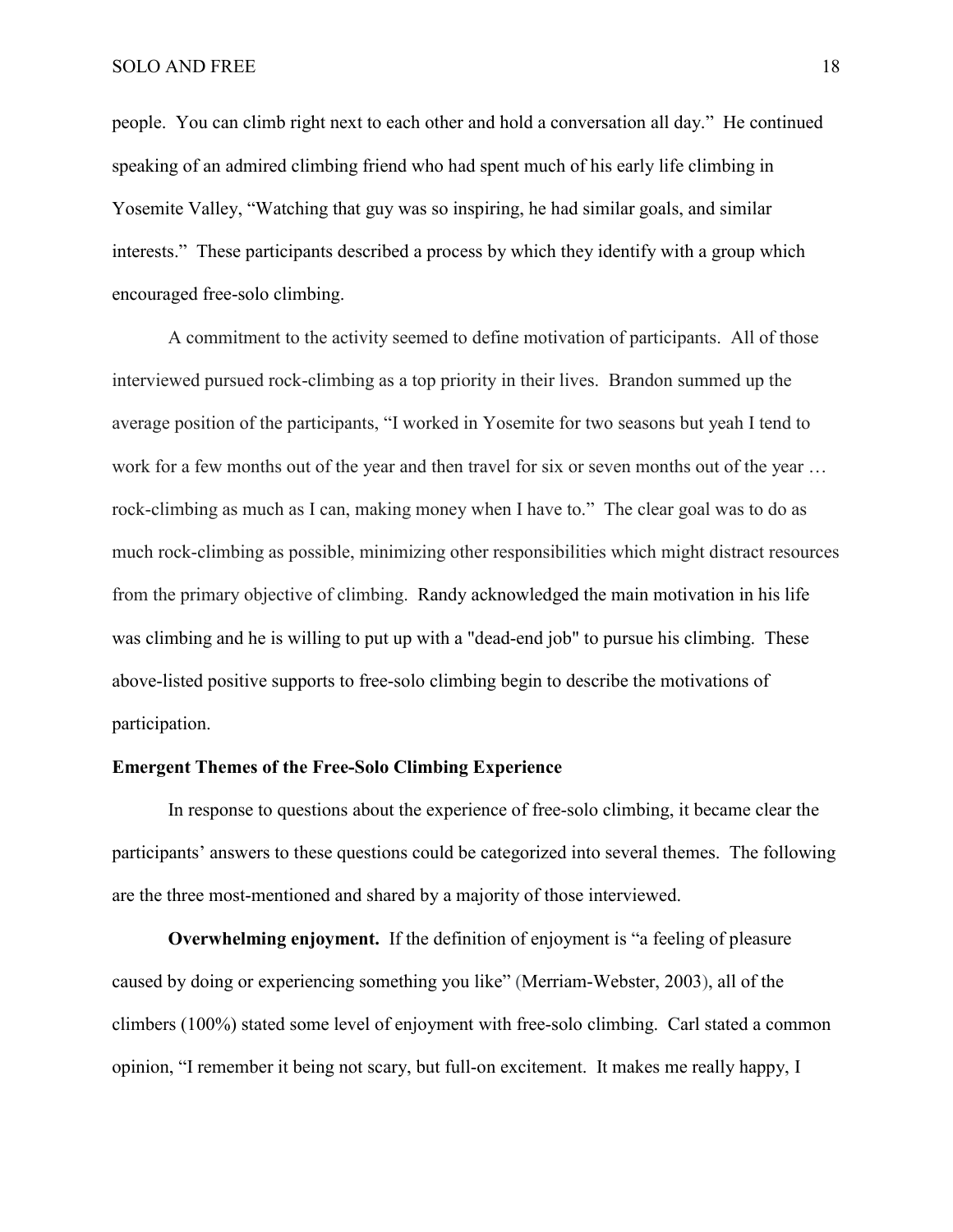don't know why, I'm obsessive with it and extremely passionate about it, for no logical reason." He continued, "free-solo climbing is like going for a nice jog, it's relaxed, mellow, and nice, you get to move over so much rock and touch so much rock, and play with so many different moves." Carl captured the overall sentiment of the participants when he said, "It (free-solo climbing) is a playful interaction with the natural surroundings, a way to engage the rock with added challenge." In other words, Carl stated the absence of protective gear increased the challenge and was connected to his sense of enjoyment.

Early in his climbing career, Randy described "breaking through a field." He chronicled an all-day route where he had little prior information about the climb, "It was a mind-blowing experience to pop over the edge and have this epic journey where you're just so engaged; It was really, really fun." Julia stated, "It is a very elative experience because the movement is beautiful, the rock is beautiful, and so are the surroundings. I feel like I'm more in tune with everything in nature when I'm soloing, everything feels really grand." The participants returned to this theme of enjoyment most frequently when asked about their motivations to free-solo climb.

Sue commented, "I want to go over certain terrain, I want to move my body in a certain way, I don't want to do something hard or strenuous, I want to do something fun." Each of the climbers, in turn, and independently, described their free-solo climbing as enjoyable. Arnold described an exemplary moment on one of his climbs,

You climb up some crack systems and you get to a ledge and traverse the ledge, and then you down-mantle the end of it, and then step into a corner, and the corner continues for several hundred feet below. You're down-stepping into this mega-exposed corner and doing an  $11+$  ish technical stemming thing, it's kind of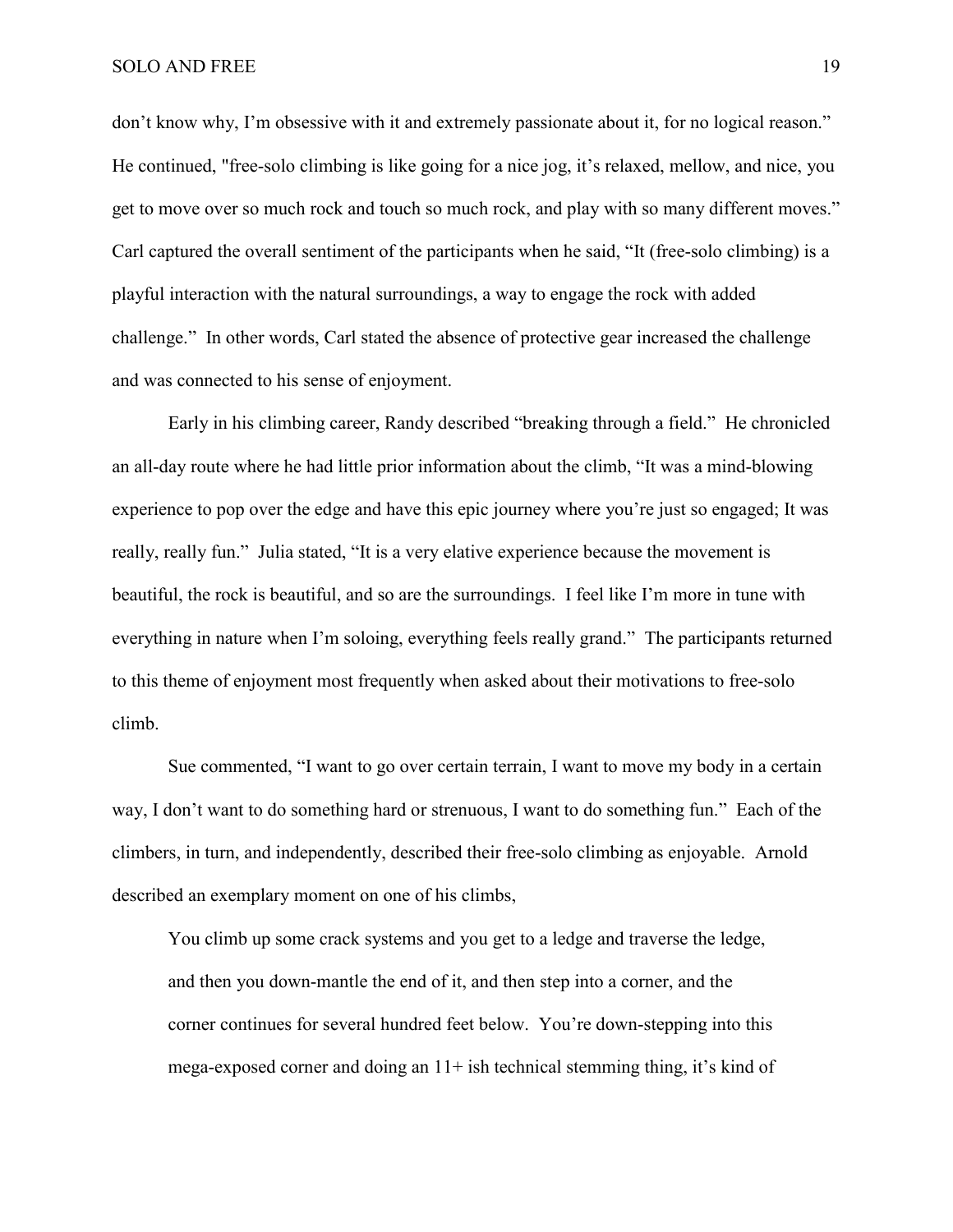a hard core position, and so I remember that was like 'what a glorious moment', caus' you kinda shuffle the ledge and then you're like whoa! And then you drop in and do some technical locks with stemmed feet and stuff, and you're like this is pretty hard core, just an amazing position. And I remember looking down and thinking, this is rad, what a cool place. I wasn't all gripped, I wasn't hurrying it, I wasn't just trying to get through it fast, I was just kinda stemmed out like 'this is \*\*\*\*ing rad'."

It is clear the participants found enjoyment in this activity. Enjoyment was unanimous, and the most commonly mentioned theme.

**Heightened focus.** Michael was from Australia and affiliated with the Search and Rescue team in Yosemite. He had worked with building companies in establishing safety systems for workers, and had once been a practicing attorney. He spoke about how, in freeclimbing, the primary system of safety is one's ability to use the features of the rock to move vertically, while protective gear would be the secondary safety system preventing injurious falls in the event of a failure in the primary system. In free-solo climbing, the secondary safety system is not used and presents a total reliance on the primary system, namely, using your own strength and skill to move vertically up a rock cliff. According to 12 of the 16 (75%) participants, this creates a concentrated effort and heightened focus on their abilities. This focus was stated as being valuable to them. Regarding the act of free-solo climbing, Michael said, "The survival instinct is higher, and one is forced to focus on the climbing, rather than the secondary safety system of traditional climbing." He furthered commented this instinct leads one to notice the "mindfulness of the activity". This heightened reliance on the ability to move oneself up the cliff under one's own power, this primary system, resonated through the responses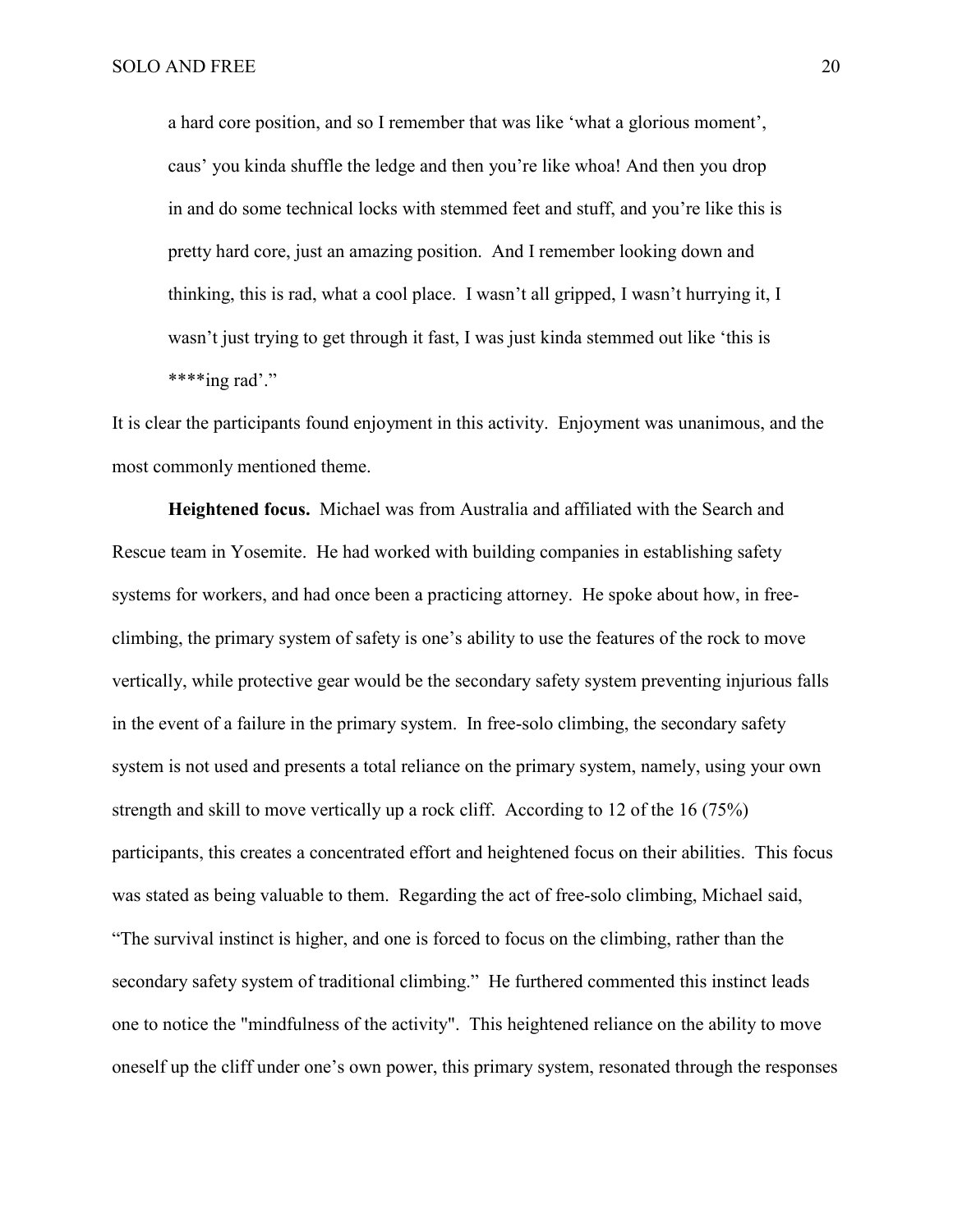of other participants. Randy stated, "It puts me into a position where I can concentrate and be more mindful than any other thing I do." Simon said, "The act of climbing without a rope has been very valuable, in that it's been one of the things I can go do that truly forces me to quiet my mind." Chad stated, "You are much more aware of what you are doing, of your movement." Julia linked this focused state with a connection to the flora and fauna,

I'm more in tune with everything in nature when I'm soloing. My awareness of the rock's texture, the surrounding beauty and birds whistling by, all become so elevated. The over-riding feeling is a state of gratitude, beauty, and being in the present moment. Nothing else matters except for that moment of focus and awareness.

Sue continued this common thought, "The challenge is to be perfect, focused, and humble." Her experience was summed up, "Your focus is clear and your intentions are pure." Brandon sustained this thread highlighting the potentially fatal consequences of a mistake,

It's more the free-flowing solitary experience of using your body to stay alive, it's just so simple, you know it's such a simple process, if you fall you're gonna die, if you hold on you're gonna stay alive…the whole game is to climb the same as you normally would without letting your mind get out of control.

Chad, presented his experience of this focused awareness as an opportunity for emotional catharsis, "It was a way to take some emotions I didn't have a place for, a constructive outlet for, and explore them, because it's such a hyper-focused and, at the same time, calming experience." This heightened focus was often described as spurring further advances within the free-solo climbing experience.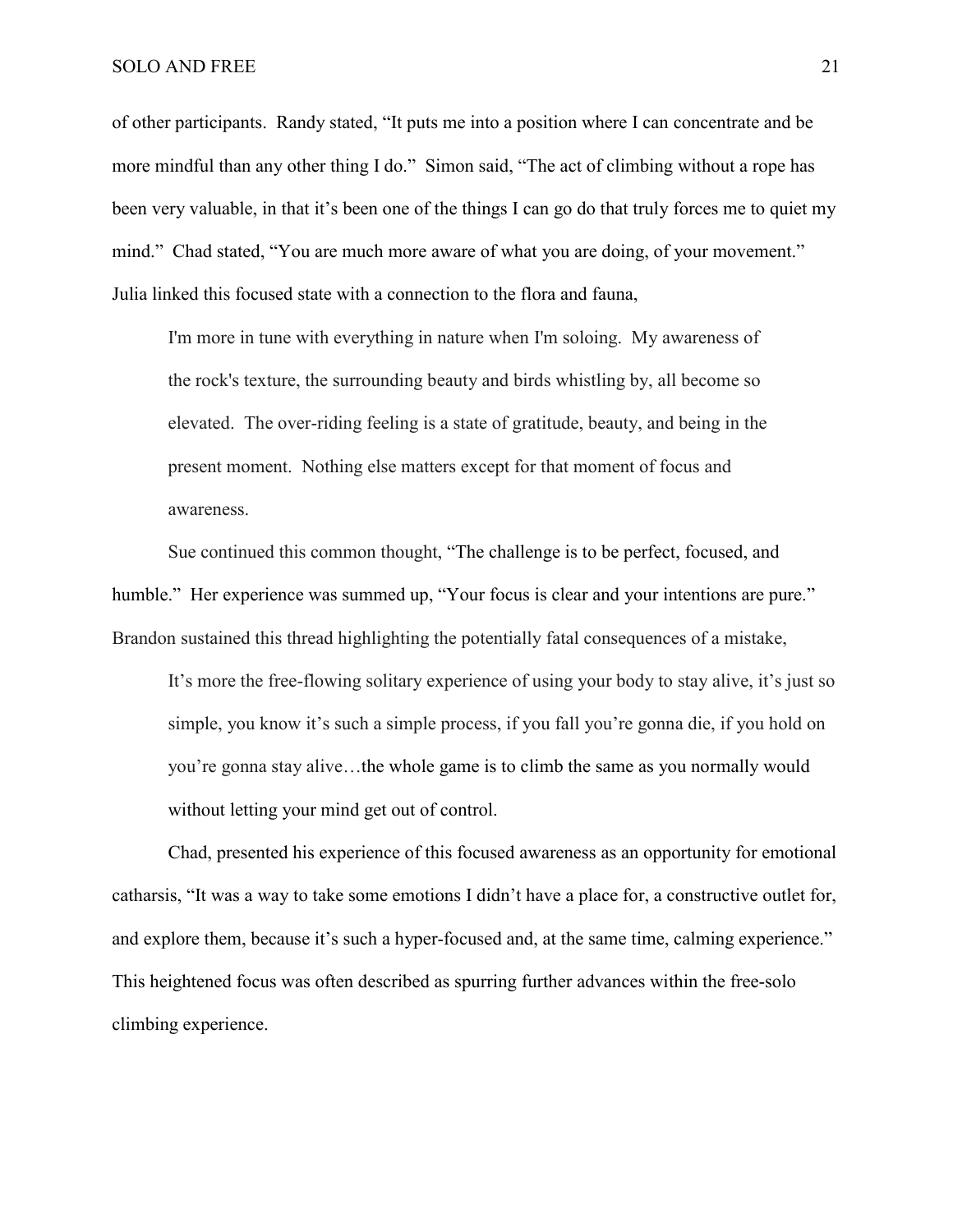**Personal progress.** Twelve of the 16 (75%) participants expressed an element of progress associated with their practice of free-solo climbing. Chad expressed personally placing a high value on his climbing and saw it as a motivation in and of itself. He developed a goalorientation, which held an importance in his life. "I've found myself wanting to progress, as a personal thing, you know to see what I'm personally capable of. I am definitely goal oriented. I get big goals in mind and get obsessive, doing things faster." The idea of polishing the craft of climbing seemed to motivate Chad, that is, becoming better, faster, and having a sense of pride about having done a particular climb in great form.

Randy viewed his practice of free-solo climbing as an avenue for emotional release and a process through which he was able to relate the challenges of climbing to the other challenges he faces. "It's a way to experience suffering, then also experience perseverance and overcoming that and understanding a lot about the impermanence of the suffering… being able to induce that and go through the process of it can be extremely cathartic." Randy found progress in free-solo climbing through inducing emotional healing, "Like after today, I felt like if I didn't go (freesolo climbing) I would be in a negative mind-space."

Arnold shared Randy's view of free-solo climbing as an avenue for achieving positive emotion and viewed the challenge of free-solo climbing as a worthy goal in and of itself. Arnold had a sense of pride about having excelled at his chosen practice of free-soloing. "I don't think free-soloing is unique. That's why monks just sit in a room all day and they get the same experience. I just don't know how to do it, so I go climbing instead." For Arnold, free-solo climbing constituted an access to a desired state of being. He also described taking pleasure in the difficulty and development of his practice of free-solo climbing, "that's part of the reward of it, is that it is actually hard to do… once you solo something you kinda like alright, I did it. You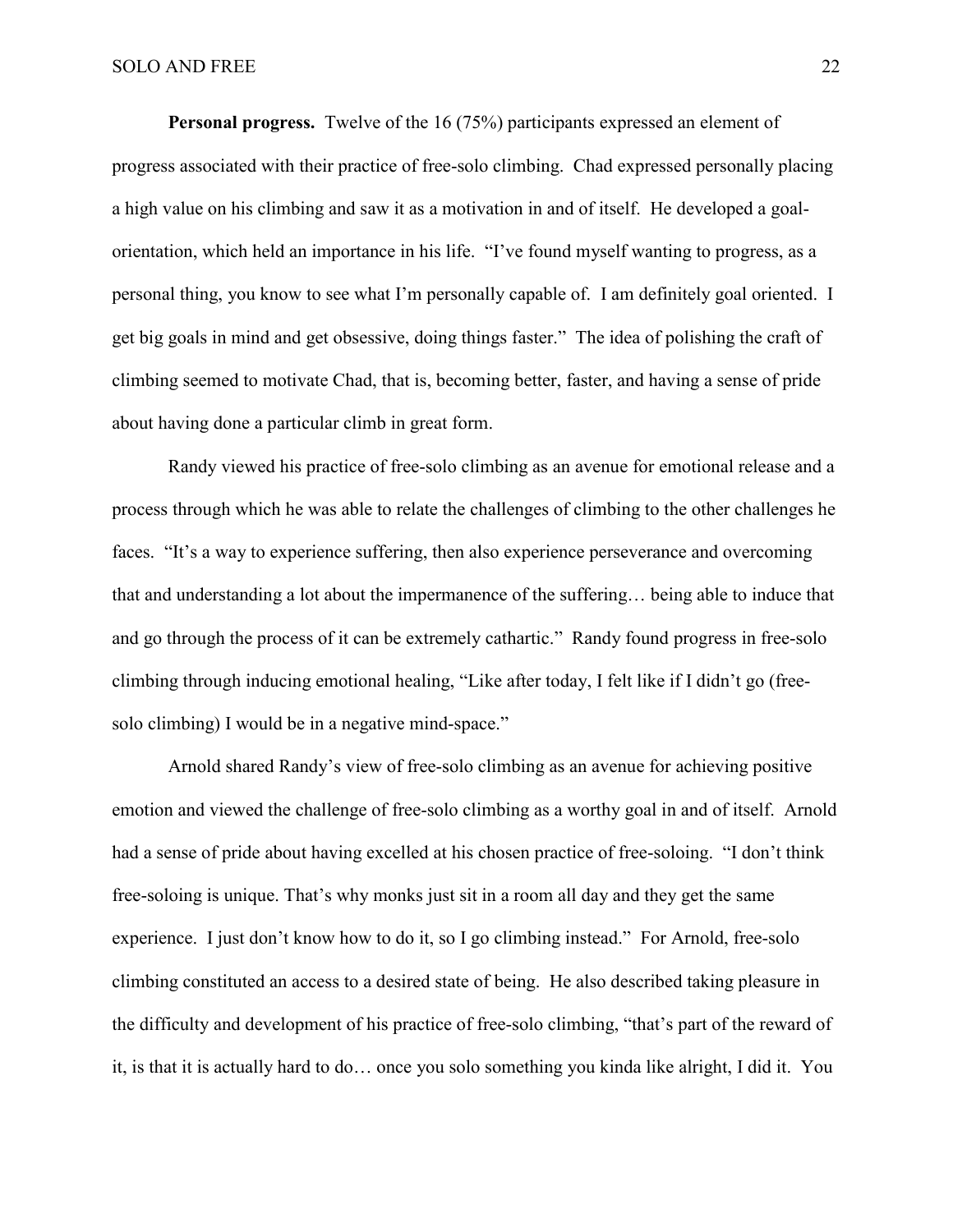know there's like a certain mastery … I kinda like that." A sense of progress toward disciplined mastery to reach a desired state of mind was, viewed by Arnold, a reward of his free-solo climbing.

Sue saw her free-solo climbing as engaging in a difficult task leading to opportunities for operating through moments of uncertainty, she said,

I've got to acknowledge this fear and control that fear before it controls me, it feels really good to be able to control that fear. I think that is a good practice for life in general. There are times when I've been anxious [outside of climbing] and it's the same thing, just control it.

She spoke specifically about her free-solo climbing as a practice to handle problems in her nonclimbing life, specifically with feelings of anxiety. She opined these experiences have helped her overcome other perceived obstacles in her interactions with others on a day to day basis. Whether "fear of public humiliation or summoning courage to pursue a sensitive topic", the difficulty of free-solo climbing contributed to inner strength in her everyday experience, "It has made me realize I can get almost anything I want, it's amazing." This sense of progressing through difficulties in other areas of her life, while free-solo climbing, was shared by others.

Lou is the free-solo climber we met on the hike in the beginning of this thesis. He was 26 years old and worked making furniture near Joshua Tree National Park where he climbed many times a week. He had been climbing for 10 years and saw his free-solo climbing as a rhythmic, calming, emotionally healing activity. He told a story about a standout free-solo climb where over a matter of three weeks he began a certain route he wanted to free-solo climb 25 times, always to back off and down-climb at the critical moment. He eventually completed the climb because it "felt right" and started laughing thinking about what was preventing him from doing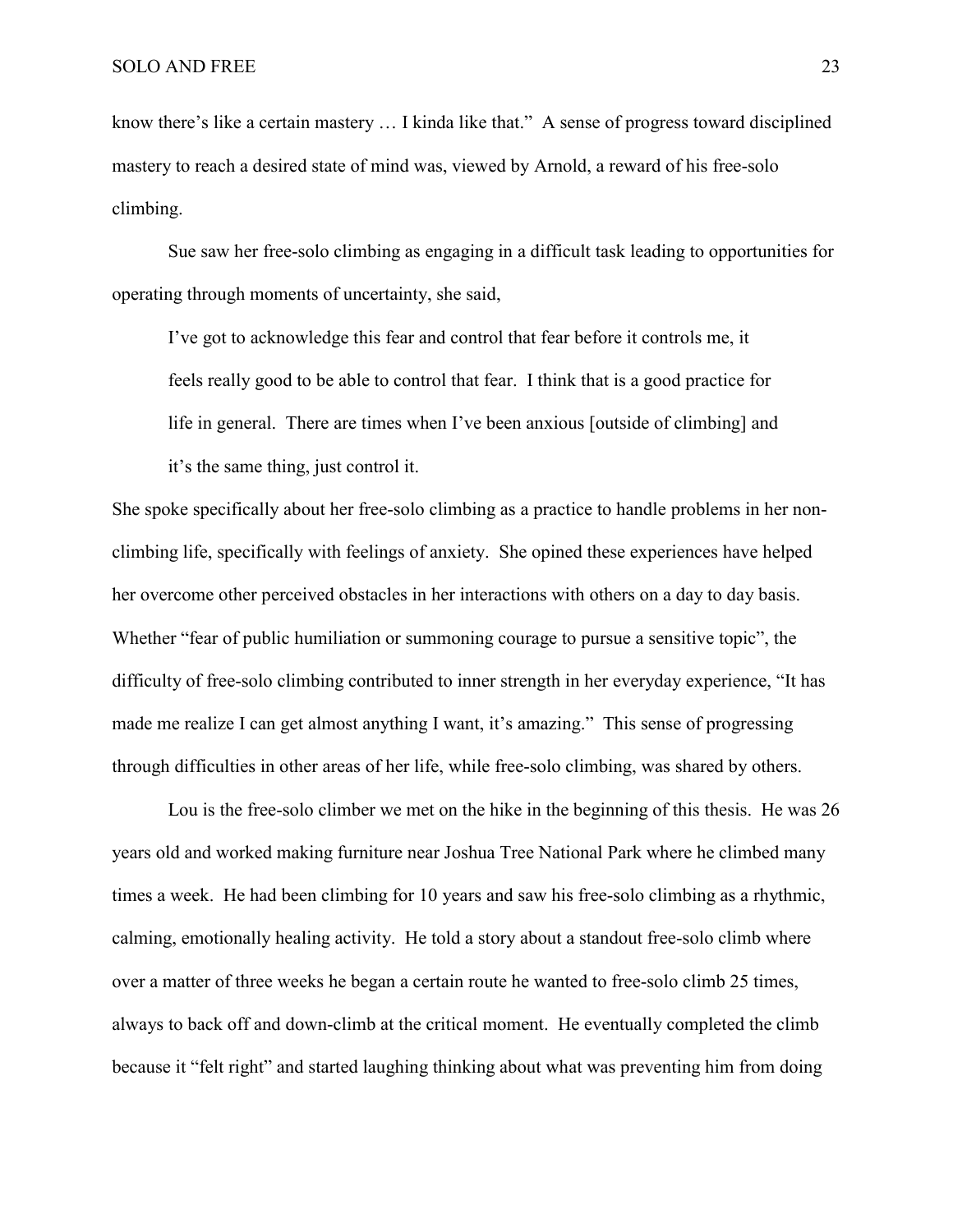it. He felt like there was another stress about his financial situation included in the act of completing this climb. He stated this process of working through stressors in other areas of life was specific to his free-solo climbing. He felt the aspects of free-solo climbing such as being alone and focused were a way to embody the intrapersonal dynamism of conflict.

# **Demotivation In Free-Solo Climbing**

Demotivating factors, or limitations to their involvement in the sport, were also described by the participants. The climbers mentioned being aware they were negatively perceived by others. Some of them shared harrowing or life-threatening experiences as being demotivating. Some had friends die in the sport and described this as demotivating their involvement in the sport.

**Perceived notions of others.** Thirteen of the 16 (81%) participants expressed notions about how they were negatively perceived by others in their role as a free-soloist. How they were viewed by others was commonly described as selfish, dangerous, brazen, stupid, deathseeking, and adrenaline-addicted. Chad agreed with these perceived notions and recounted he had experienced a high level of danger. Chad questioned his own involvement, "Bold, reckless, dangerous, selfish…I mean yeah there have been times where I was like this is stupid, I shouldn't be doing this right now, so yeah that's reckless or dangerous." He acknowledged the concerns he perceived others having about his free-solo climbing.

While Chad acknowledged and accepted these perceived notions, 12 of the 16 (75%) reacted, disaffirming these perceived notions of danger and death, and described their experiences as low risk, safe, and calming. Brandon commented on the characteristics of most of his free-soloing by the following, "I just want to be by myself today and just be in nature and flow, it's not really about the adrenaline." Julia echoed Brandon, "I don't feel like I do it for the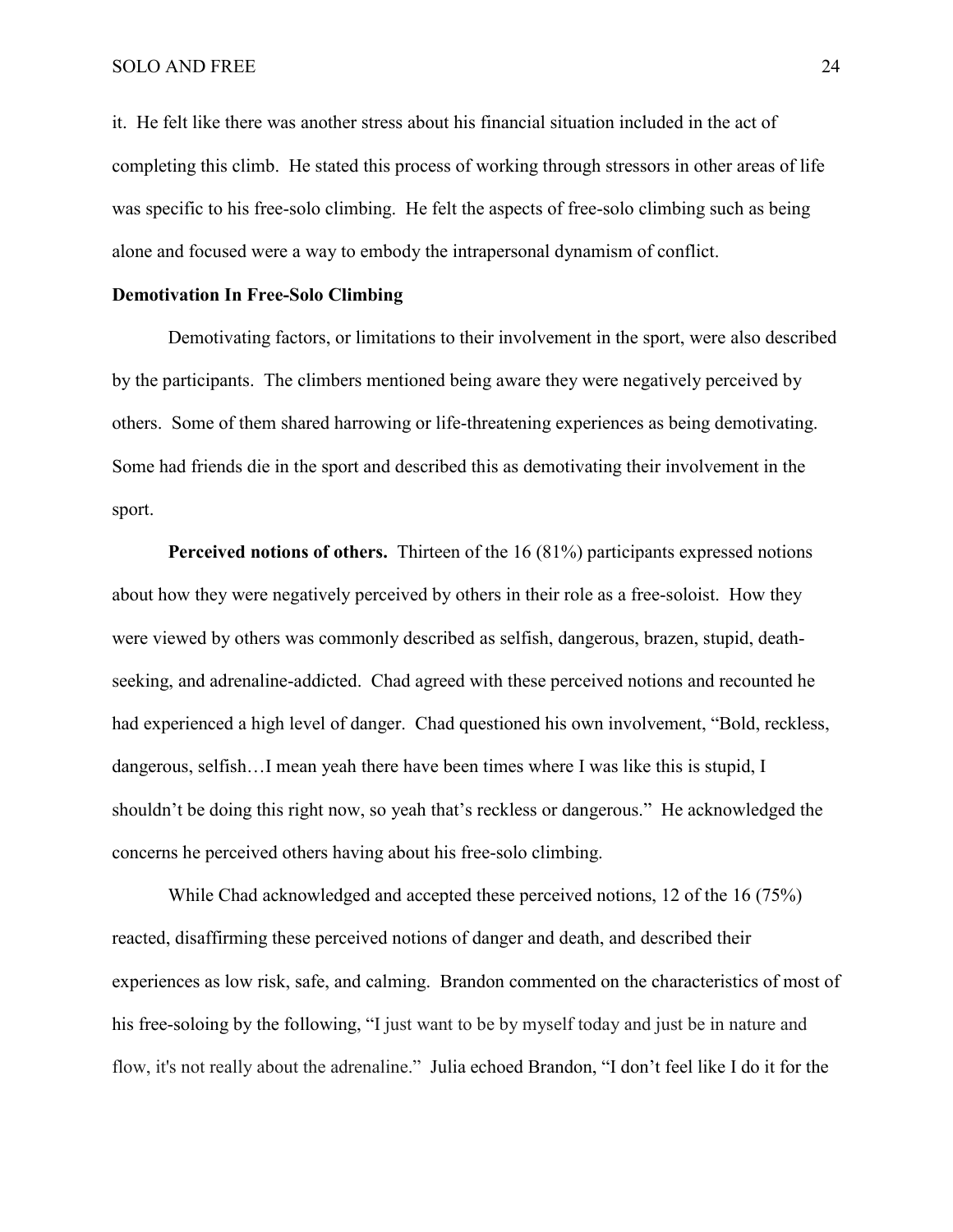adrenaline rush at all, in fact it's beneficial to not get that, it's definitely not a motivation for me, in fact I like to keep it calm, in that middle state while I'm free-soloing. The over-riding feeling is a state of gratitude and beauty and love." Dave agreed with Julia, "It's all about being the most alive you can be." Simon offered, "I don't think anyone goes out free-soloing desiring to die." Lou expanded, "The idea of it being some thrill-seeking, or some kind of brazen daredevilry is completely antithetical to my experience." When asked to sum up his experience freesolo climbing Lou stated, "Love of life." Most of the participants did not identify with the perceived common-sense notion of free-solo climbing being a dangerous, thrill-seeking, adrenalized, pathological behavior.

While Randy admitted he does not tell his family about his free-solo climbing he disclosed, "They don't understand how little risk is involved." A similar thought was expressed by Sue, "I have friends who think it's unsafe, it ends up sparking a conversation about safety, where we trade safety points." Sue in this way felt as though she was addressing the concerns of her friends while reminding herself and others she has thought a lot about her free-soloing and does not engage in the activity lightly and considers it a calculated and low risk. Lou has seen his motivation to free-solo climb change over the 10 years he has practiced it. While he admitted his early motivations were rooted in a desire to be daring, these motivations quickly found internal roots, "It was a way to take some emotions I didn't have a place for, a constructive outlet for, and explore them, because it's such a hyper-focused and, at the same time, calming experience."

**Harrowing personal experience.** Other forms of resistance to the practice of freesoloing came from experiences of the participants themselves being in precarious situations (two participants), or from stories about friends who had died while free-solo climbing (three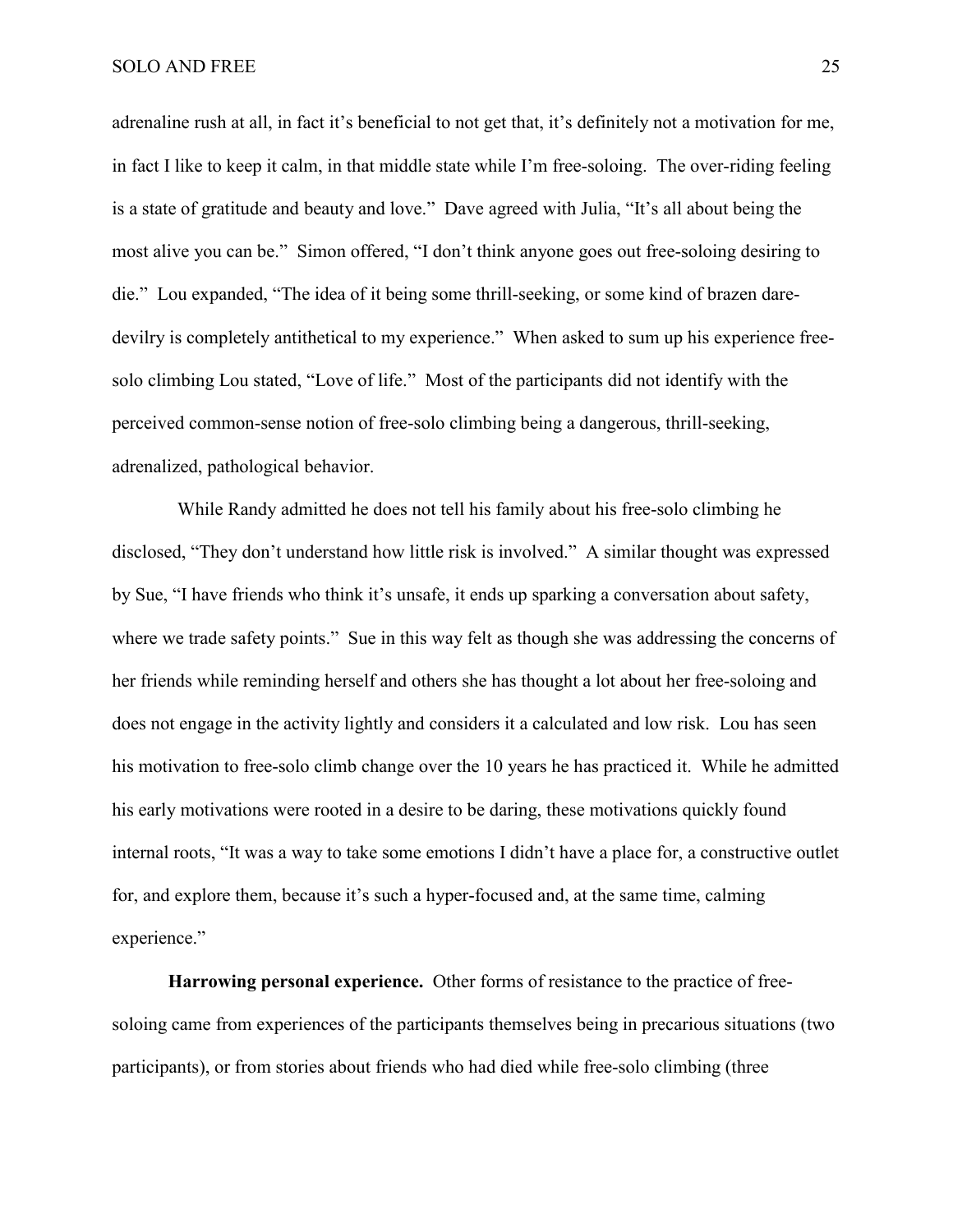participants). Given these sources of resistance to their free-solo climbing one participant, Chad, chose to discontinue his free-solo climbing. After mentioning several of his friends died while free-solo climbing he said, "I've basically decided it's not worth it…I was in a situation where I was slightly overhanging and awkward to move around it, kind of a wide hand crack, and I probably spent fifteen minutes there." At this difficult junction he chose an alternate to the planned route and chose to climb on the featureless face of the cliff,

and that was scary, the knobs felt like they might have been brittle, and there was a drop-off of 100 plus feet below. I do remember thinking this could be it, I could die here and then I put it out of my head and continued. I got really scared and I felt lucky to be alive at the end.

While Chad had this reaction, Dave and Simon had different reactions to harrowing experiences. Simon took a 90-foot fall, in the dark of night, over 900 feet up a vertical granite cliff. He was essentially free-solo climbing, only tailing a rope so he could manage his other gear, and had a near fatal fall. He described his rope system as being incidental to his situation and had often found himself free-solo climbing similar terrain. Because he was climbing other sections of this longer climb using traditional gear he was attached to a rope, an incidental occurrence which saved his life. This event seemed to have made an impact on Simon. He had realized his primary system of safety, his climbing abilities, could fail him despite his confidence and training. Yet, he continued to climb with and without gear. Dave related a gruesome story involving a life-threatening fall including a broken back and a horrific rescue. Yet, even at 68 years of age, Dave expressed he will continue and stated, "Climbing has good opportunities for humility." Despite Dave and Simon having experienced life-threatening falls, they continued to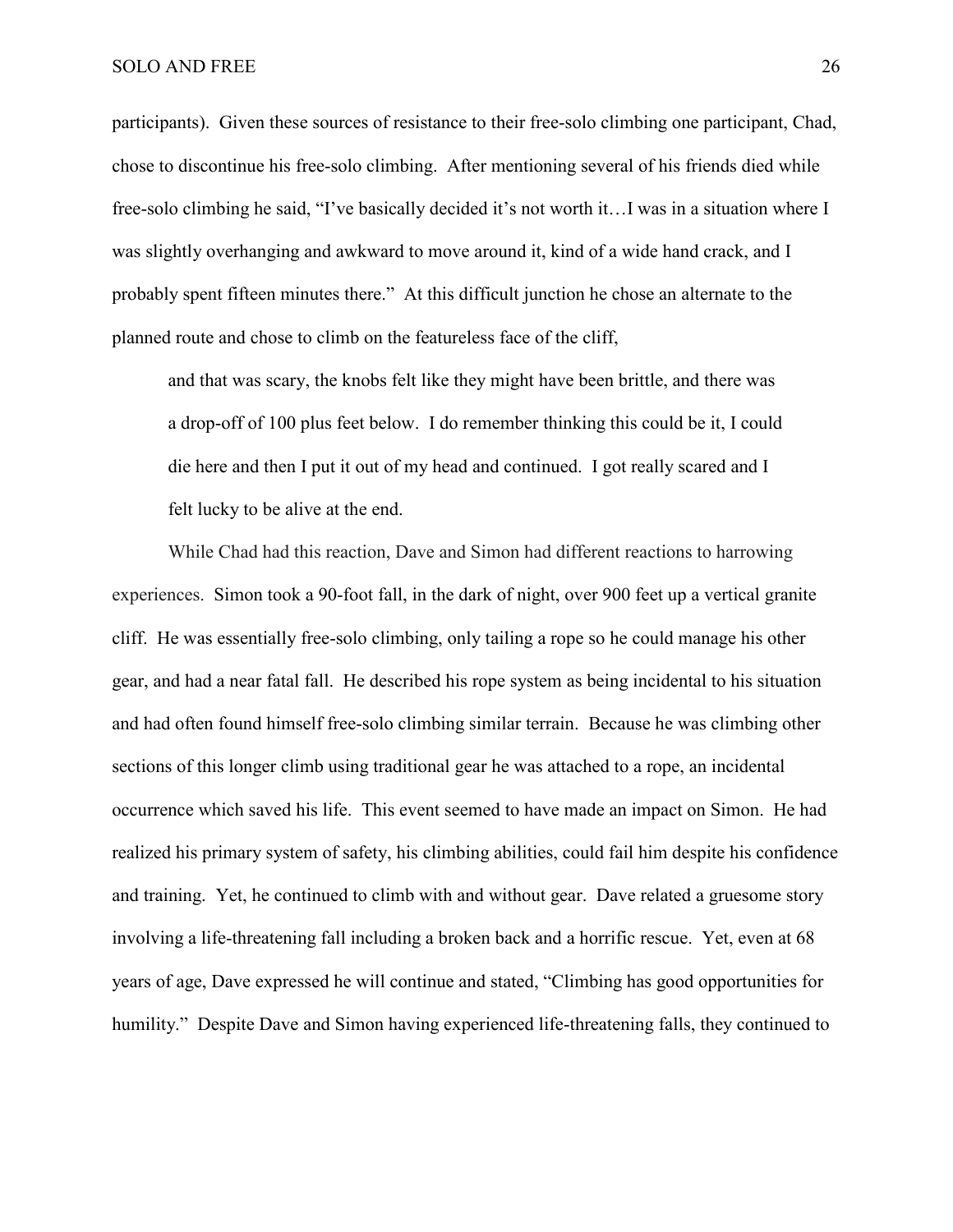view the experience as rewarding and worthwhile. It is apparent; demotivation did not deter all but one of the participants from free-solo climbing.

# **Summary**

There exist differing perceptions of the levels of risk encountered in free-solo climbing among the participants. While Chad clearly had experienced enough of the sport and chose to discontinue, most participants expressed a calm, fun experience, and actively dismissed notions of pathology, excessive danger, or erratic behavior. Most of the participants also stated being aware they were perceived by others in a negative manner, yet they failed to give credence to these criticisms. The majority response to the question of motivation was described as overwhelming enjoyment, heightened focus, and personal progress.

These climbers demonstrated being full of enjoyment in their chosen leisure in dozens of ecstatic expressions. When asked to share their experience of free-solo climbing overwhelming enjoyment was the unanimous response. The obvious risk was thought, by the participants themselves, to be mitigated by an honest assessment of skills and the heightened focus embodied in free-solo climbing. Finding this optimal state of performance in a natural setting was described as both necessary and highly valued by these climbers. A majority of the climbers reflected they were gaining insights about themselves, utilizing the free-solo climbing experience to explore intrapersonal conflict, and developing transferable skills. From this perspective, namely that of the participants themselves, it can be seen the participants of this study described their participation as motivated by these positive psychological changes they viewed within themselves as a direct result of their free-solo climbing.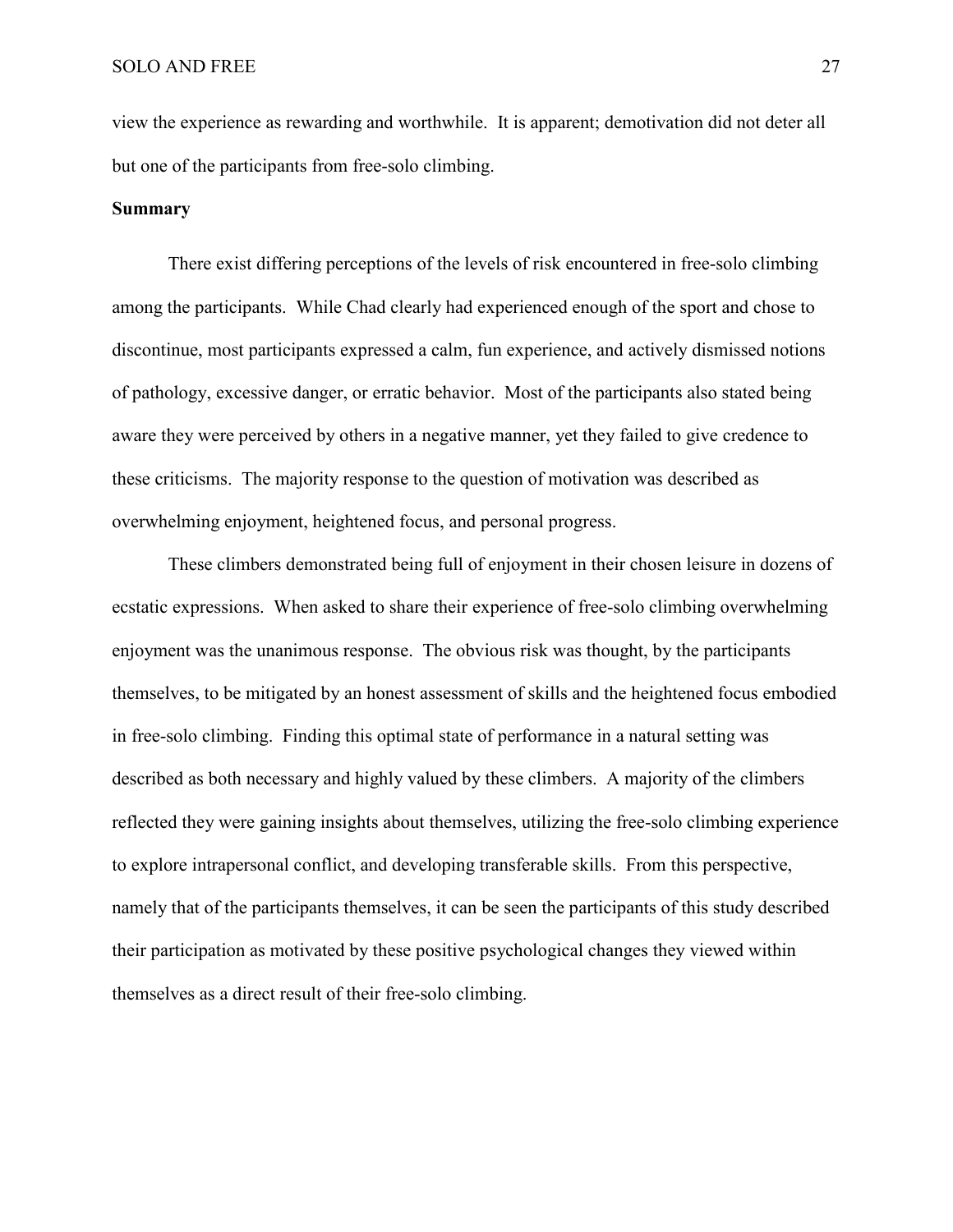## **Discussion**

While there were differing accounts of the experience of free-solo climbing and differing perceptions of the levels of risk encountered in free-solo climbing among the participants, most expressed overwhelming enjoyment, heightened focus, and personal progress. Nearly all of the participants were college graduates and were engaged in meaningful work. They did not seem to be people with nothing to live for. They chose to make this experience of extreme sport a lifestyle. They knew their capabilities and were competently choosing to do these things. It is clear, these free-solo climbers did not experience a need for seeking risky situations, nor did they experience being burdened by a morbid psychology. In contrast, they were seeking ways to improve themselves, contribute to a community to which they felt connected, and find enjoyment in their chosen activity.

This unanimous enjoyment and heightened focus of the activity can be linked to the concept of flow. Flow is described as the optimal pairing of skills and challenge. Describing the flow state, Csikszentmihalyi (1990) noted, "You know that what you need to do is possible to do, even though difficult, and sense of time disappears. You forget yourself. You feel part of something larger" (p. 12). Participants of studies investigating flow experiences, described these experiences as transcendent, revelatory, and meaningful; they described a pathway to experience positive transformations through challenge in their chosen leisure (Csikszentmihalyi, 1990). One study investigating flow, identified people who were more likely to seek out flow experience were more likely to say they were satisfied with life, portrayed their life as having meaning and purpose, and described a higher personal aptitude (McDonald, Wearing, & Ponting, 2009). Triggers of the flow experience were categorized into themes, which included: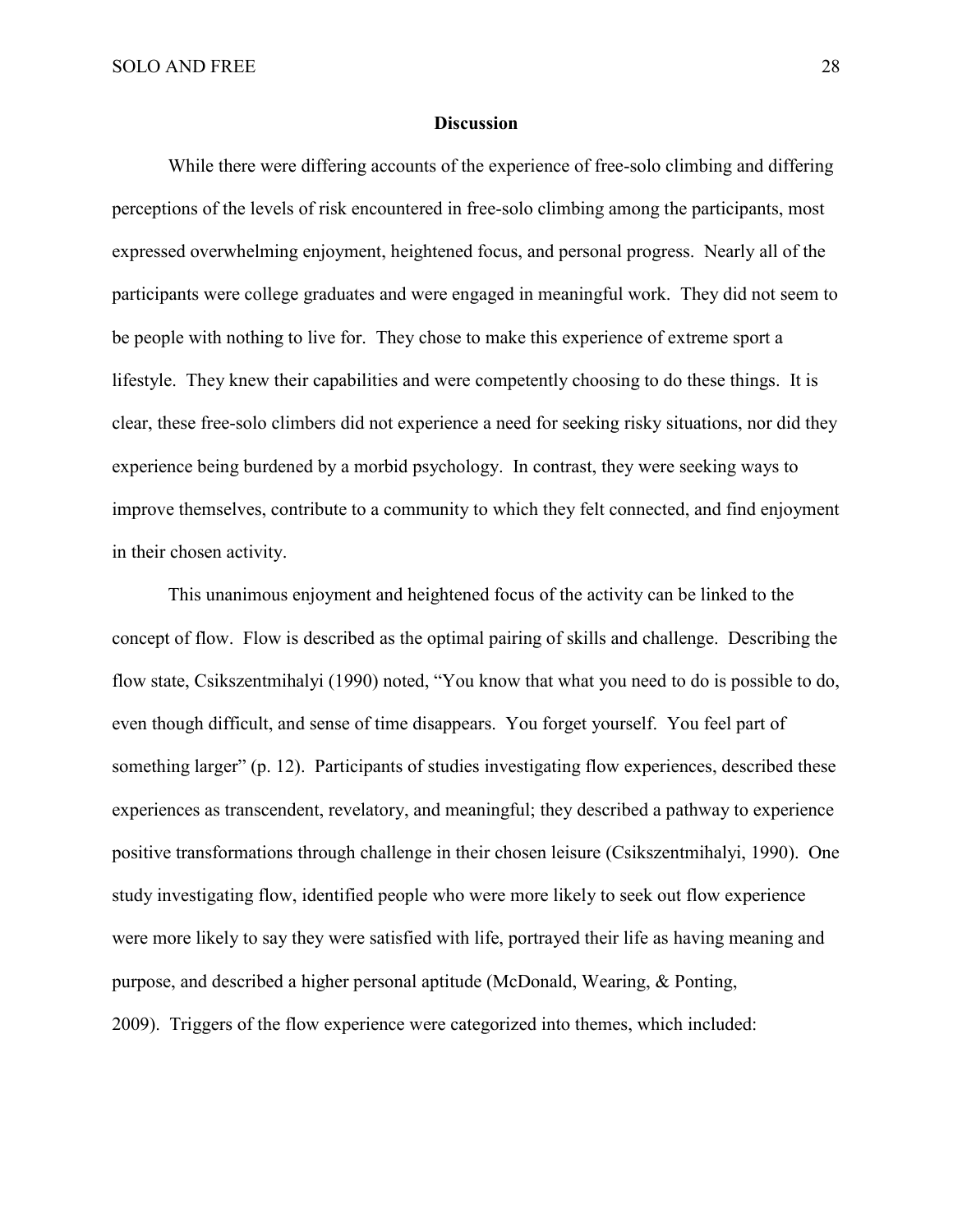- 1) The aesthetic quality of the wilderness experience. The uniqueness, complexity, and scale of the surroundings were commonly cited as grabbing the attention of the participants.
- 2) Escape from the responsibilities and pressures of the man-made world.
- 3) Meaningful experiences containing lasting impressions. These experiences produced extraordinary sentiment not often experienced in normal day-to-day life. Participants referred to the dissimilarity between the tranquil silence of the outdoors and the maddening city.
- 4) The frequency of extraordinary emotions.
- 5) A feeling of connectedness.
- 6) Overcoming limitations and enjoying self-sufficiency. Participants experienced negotiating with one another and overcoming challenges.
- 7) A heightened awareness and a deeper understanding of purpose and meaning in one's life. (McDonald et al., 2009)

Sue's sentiment, "The challenge is to be perfect, focused, and humble" described aspects of the flow experience well. Being humble suggests an honest review of skills and realistic choice of a route. This reveals a particular process of matching one's skill to the challenge. To be "perfect" is an acknowledgement of the challenge and an appropriate matching of skill to overcome a calculated risk. The only option is to find optimal performance where the skill of the climber meets the chosen challenge in intense focus. In addition to Sue's example, the abovementioned triggers of flow were evident, over and over, in the comments of the participants of this study. Recall Julia's ecstatic description of the animal and plant life as she enjoyed climbing free-solo, a clear example of number 4. Brian's description of being happy to do free-solo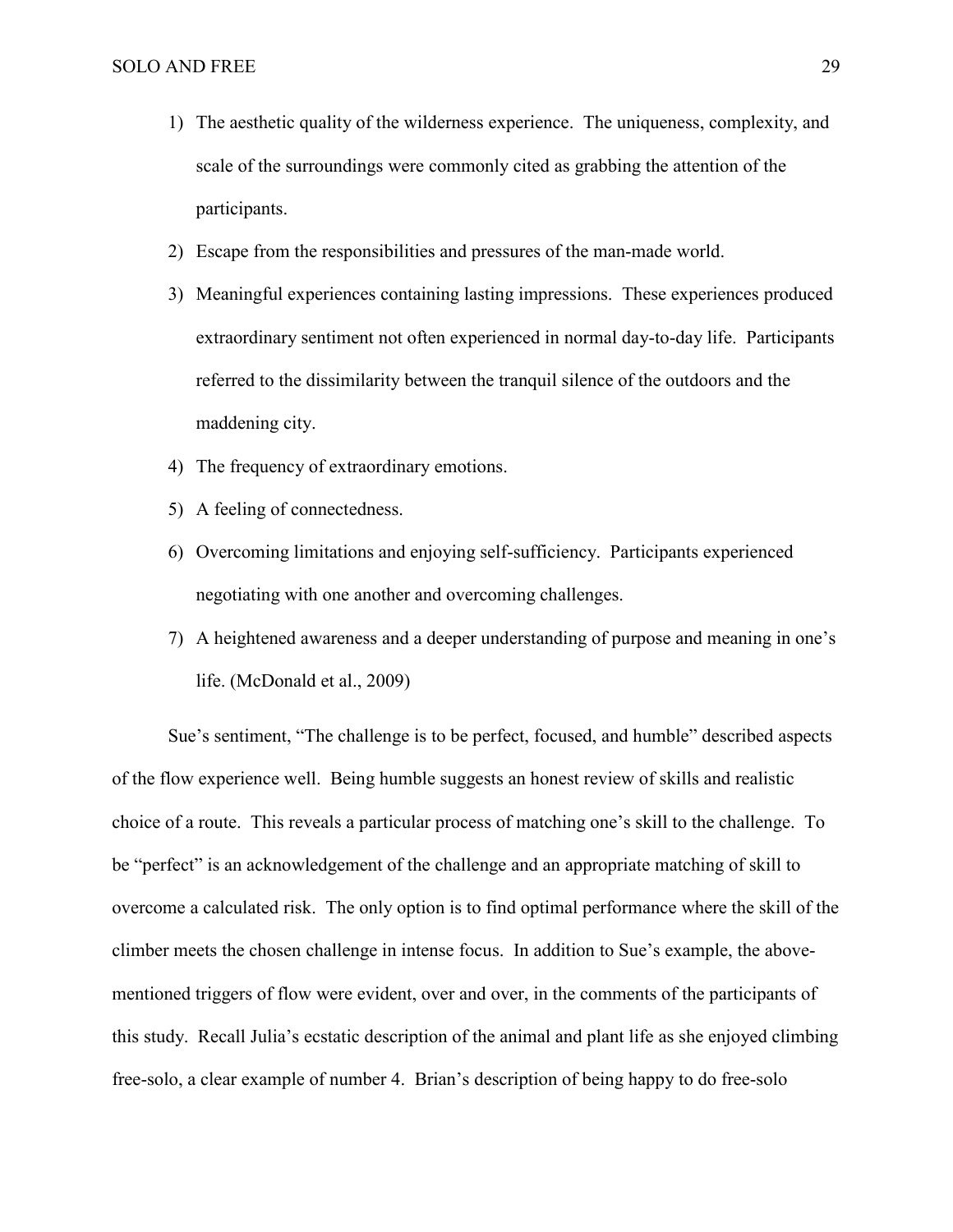climbs which have never been done and feel as though he is contributing to a community of freesolo climbers is a clear example of number 5.

In the findings, we also found participants spoke about personal progress. The obvious risks these climbers take in rejecting protective gear is a conscious choice and clearly lead many through a process of personal progress. Lou felt confronted by financial stress at the precise crux of a free-solo climb. After pushing through these stressors and completing the climb after dozens of attempts, Lou felt he was better able to handle the financial stress and even view it in a different, less-stressful way. Sue reached a point where she believed anything was possible. Whether courage was needed in social situations, or motivation to create desired outcomes in the non-climbing world, Sue felt able to accomplish these things as a result of the challenge and success she found free-solo climbing. These findings are not unlike previous findings where, through suffering and challenge, extreme sport participants found lasting and unique emotional experience (Brymer, 2009; Willig, 2008). As mentioned in the literature review, participation in these sports provides an opportunity to confront fears, practice positive self-talk, and produce transferable skills. It is clear, these climbers are creating opportunities for personal progress through the participation in their chosen sport.

Expounding on the idea personal progress is available to the participants of these sports, Taniguchi, Freeman, and Richards (2005) found risk in leisure lead to opportunities for selfreflection and personal growth. Perhaps the mechanism found in the Meaningful Learning Experience Model (MLEM) of exposing facades within the self through the introduction of risk is a useful model for understanding the process free-solo climbers experience personal progress (Taniguchi, Freeman, & Richards, 2005). In this Model, meaningful learning experiences are defined as experiences leading to change through a realization of strengths, weaknesses, and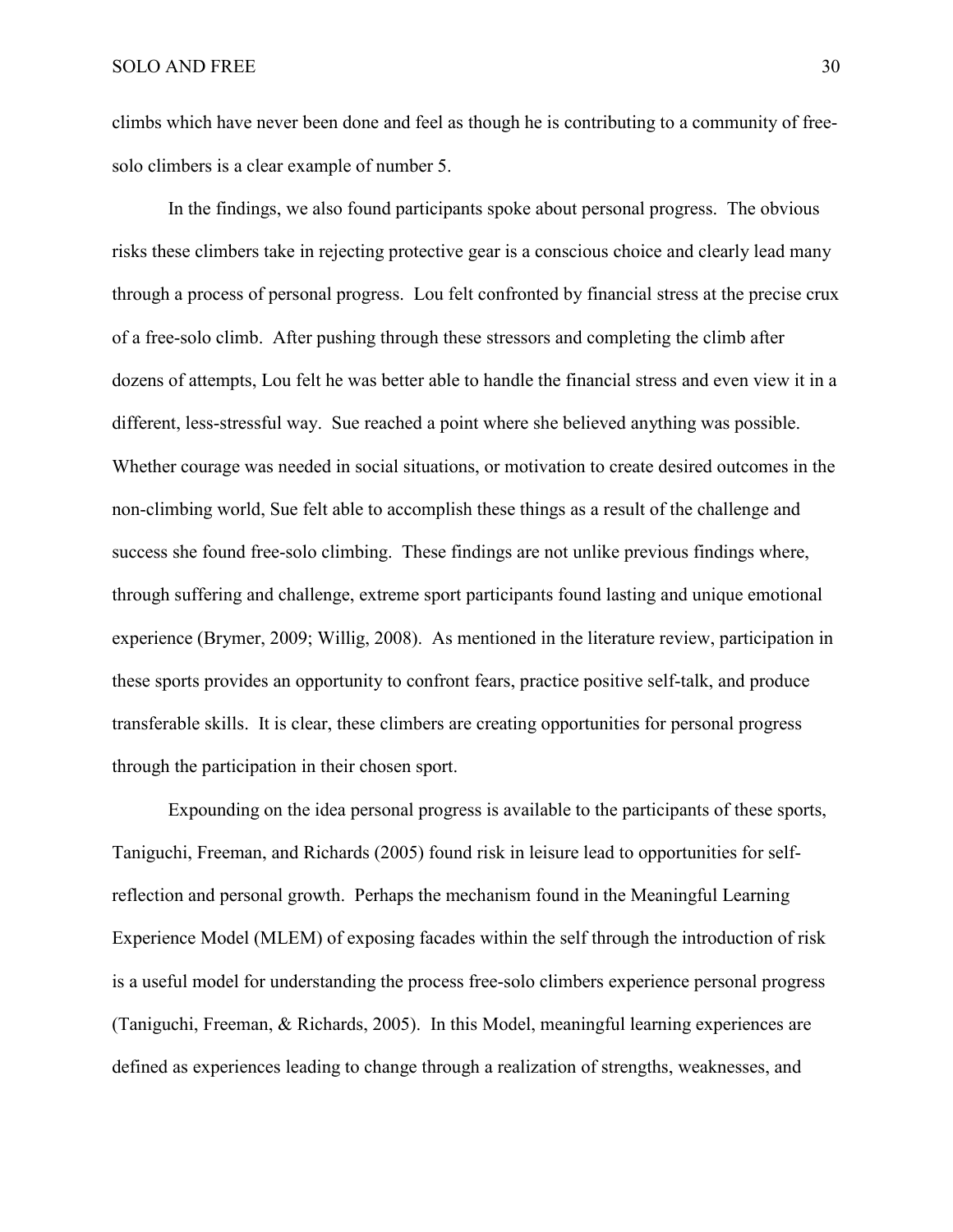potentials (Palmer, 2009). In an investigation of how these meaningful learning experiences are gained it was found perceived risk leads to feelings of awkwardness. This sparks a process of exposing facades covering what these researchers call sublime nature. Experiencing this awkwardness eventually leads to a stripping away of the inauthenticity of these facades. When faced with perceived risk social standing, wealth, and education help little and exposure to the sublime nature of the self begins to occur.

Integral to the process is time for reflection and discussion. With the facades exposed and inauthenticity realized, reflection and the sharing of experiences with others leads to a reconstruction of the self. The participants of this study mentioned they were eager to share stories about their free-solo climbs, but only with special and close friends. In one case, only three people were known to have free-soloed a particularly challenging route. Brian recalled being excited to find the other two who had completed the harrowing task and share experiences. Under the night sky, around a campfire, they would reenact the most difficult moves, laughing and reifying the experience, the way bees dance to show others where the sweetest nectar is. Those in this process are aided by empathetic others who point out strengths and capabilities of which the participant may not have be aware (Taniguchi et al., 2005). This is where the gathering together of shared experiences and socialization amongst those who do this sport help to reflect and reconstruct their perceptions of self. This period of reconstruction of the self, through a recognition of strengths, weaknesses, and capabilities, finally results in a more authentic self (Taniguchi et al., 2005).

In summary, traditional perspectives focusing on an unhealthy psychology or hidden sociological motivations for participation in extreme sports lack a rich description of the lived experience of the participant. Considering the conversations I had with free-solo climbers, and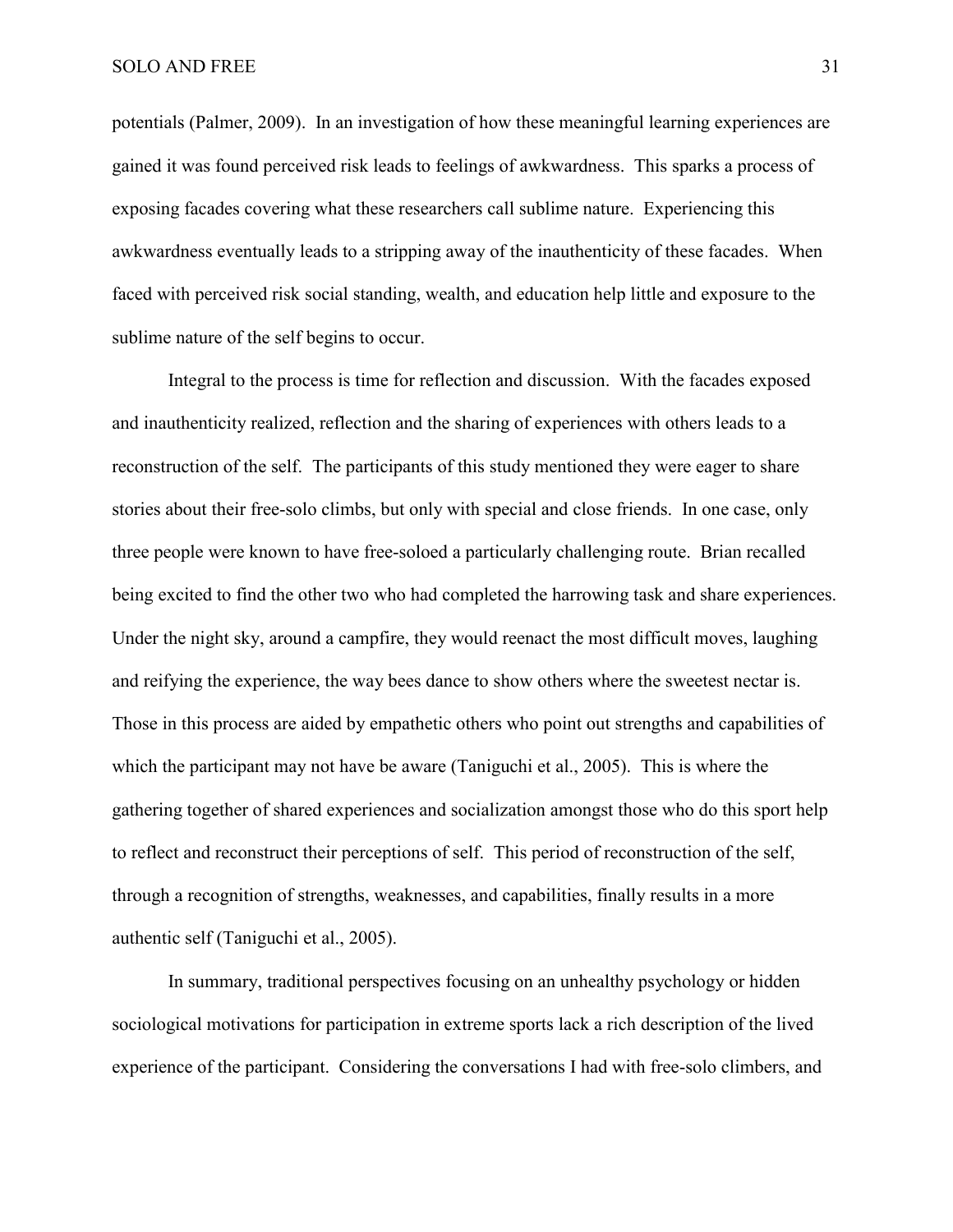## SOLO AND FREE 32

the resulting research findings, it becomes apparent these notions of sensation-seeking, narcissism, gender and age as being the main motivators of participation in extreme sport are simplistic. These men and women, young and old, are up to something. They strive to reach their goals, to do what has never been done, and find new ways of expression. They are not just finding enjoyment, but reaching states of focus and concentrated energy rare in the world today. To access this group of extraordinary individuals was a pleasure. To hear their stories and be a part of the mythic campfire was the enlightening aspect of this research. And, while not everyone will be willing or able to scale challenging vertical cliffs without protective gear, the implications are clear. We thrive when we are appropriately challenged. We enjoy sharing an epic tale where we can choose to persevere, focus our skills, and find a stronger self at the end. Having these experiences may not have to include the risk of death. But what may be gleaned from the free-solo experience is incredible opportunities for personal progression, enjoyment, and focus abound and are available if we dare.

## **Opportunities for Further Research**

Lewis (2004) stated, "Participants of extreme sport are both given the resources enough to risk their lives in leisure and, concurrently, given the impetus to do so by the environing society" (p. 34). In this context, extreme sport has been understood as a reaction to certain imperatives of late modernity, including a dilemma of choice of uninteresting work options, over-reliance on technology, and the instability of a diversified world (Arnegård, 2006; Lewis, 2004). Lewis continued this thought by claiming changes taking place in cultural and economic life leave many without a sense of authenticity, and adventure climbing is a means by which this separation from authenticity could be overcome. Although the participants of this study did not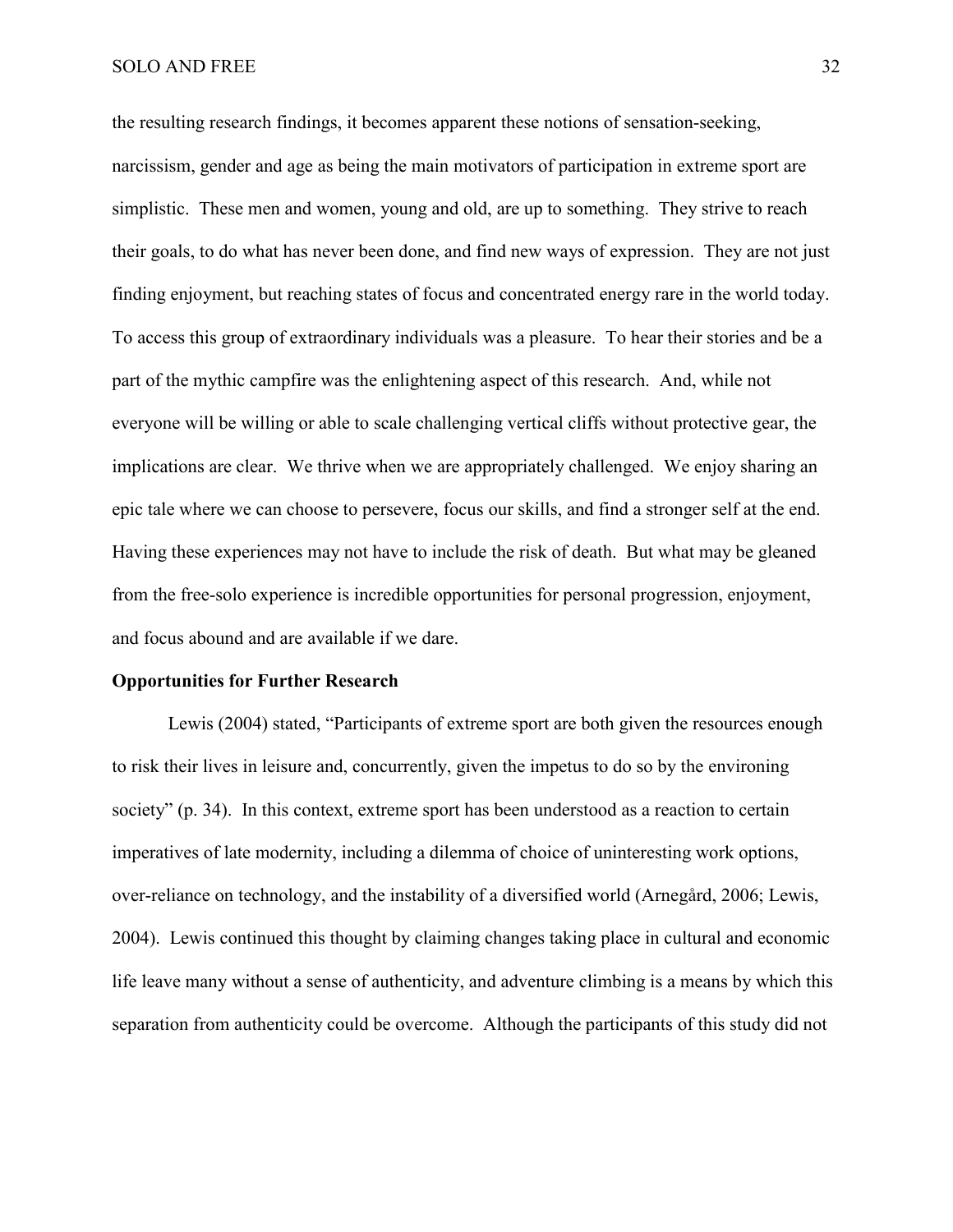volunteer information about societal allowance or influence concerning their free-solo climbing, further research might explore these topics more directly.

In addition to this position, Fletcher (2008) suggests extreme sports have meaning, particularly, to the professional middle class, because these sports provide an escape from the expectations of a certain class role, yet simultaneously allow for the practice of those qualities valued within that self-same class, namely, progress, self-reliance, and challenge. In follow-up interviews with four of the participants of this study, three acknowledged having values instilled in them by their family and class and saw these values as direct motivations for their participation in free-solo climbing. If the professional middle class is disproportionately involved in extreme sports, as Fletcher (2008) and Kay and Laberge (2002) suggest, it could be understood, these participants of extreme sport are negotiating the values of the class of which they are a part. An opportunity for further research would be to collect more comprehensive socio-demographic data from free-solo climbers and thus gain an understanding of how sociodemographic data (e.g. income level, education) interact in the participation of extreme sports.

Lastly, there is some recognizable point extreme sport participants reach in their participation where they become satisfied with their accomplishments and stop participating. Further research could follow up with these climbers continuing to inquire about their lack of participation. Themes may emerge about a common career extreme sport participants have as they progress in their chosen sports and through their lives.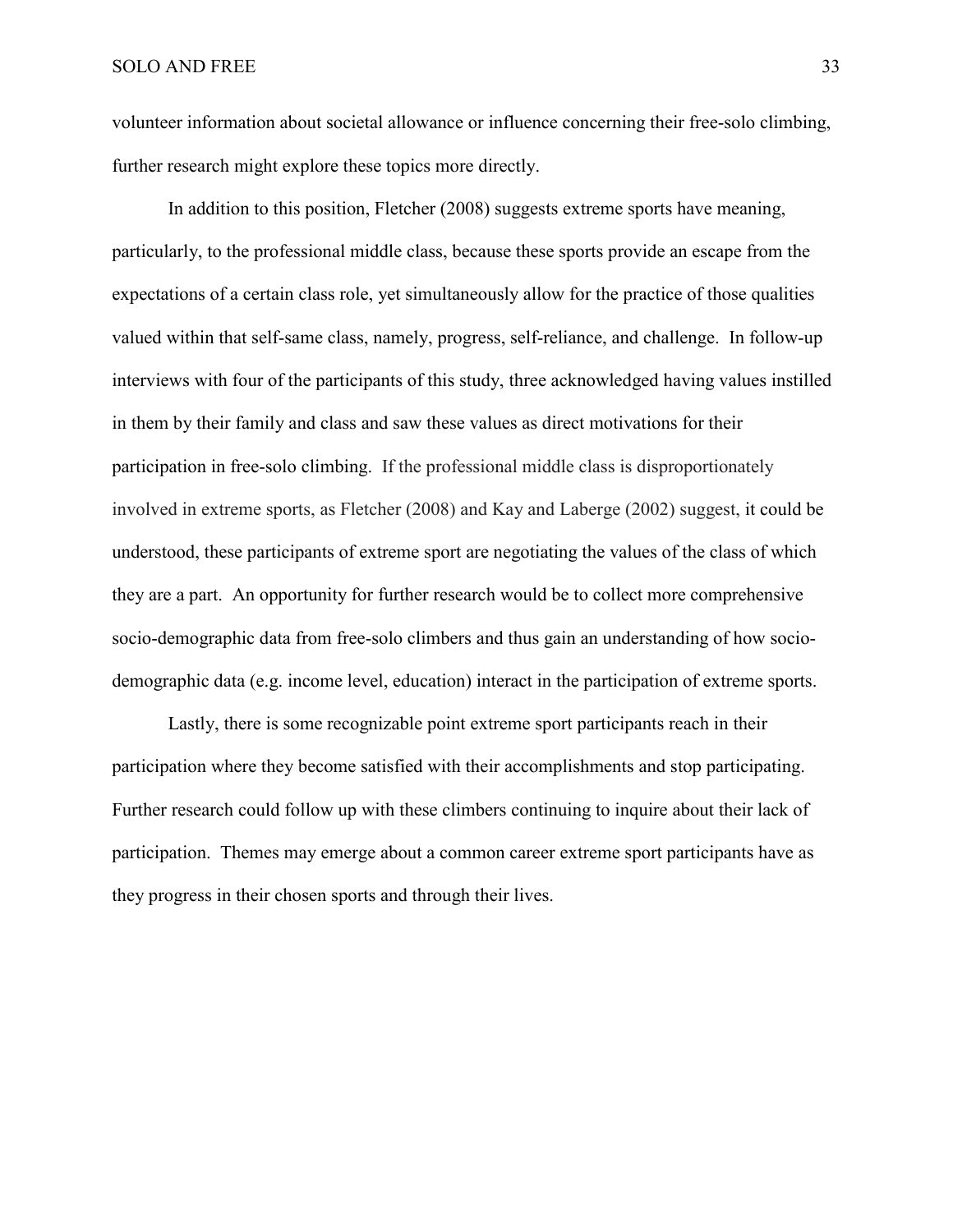## **References**

- Arnegård, J. (2006). *Experiences and Learning in adventure sport and school* (Doctoral Dissertation, Lärarhögskolan, Stockholm).
- Breivik, G. (1996). Personality, sensation seeking and risk taking among Everest climbers. *International Journal of Sport Psychology*, *27*(3), 308-320.
- Brymer, E. (2005). Risk taking in extreme sports: A phenomenological perspective. *Annals of Leisure Research, 13*(1-2), 218-238.
- Brymer, E. (2009). The role of extreme sports in lifestyle enhancement and wellness. *Proceedings of the 26th ACHPER International Conference: Creating Active Futures,* 285-299.
- Brymer, E., & Oades, L. G. (2008). Extreme sports: A positive transformation in courage and humility. *Journal of Humanistic Psychology*, *12*(3), 222-247.
- Cashmore, E. (2002). *Sport and exercise psychology: the key concepts*. New York, NY: Routledge.
- Celsi, R. L., Rose, R. L., & Leigh, T. W. (1993). An exploration of high-risk leisure consumption through skydiving. *Journal of consumer research*, *20*(1), 1-23.
- Cresswell, J. W. (2007). *Qualitative inquiry & research design: Choosing among five approaches.* Thousand Oaks, CA: Sage.
- Csikszentmihalyi, M. (1990). *Flow: The psychology of optimal experience*. New York, NY: Harper & Row.
- Elmes, M., & Barry, D. (1999). Deliverance, denial, and the death zone: A study of narcissism and regression in the May 1996 Everest climbing disaster. *The Journal of Applied Behavioral Science*, *35*(2), 163-187.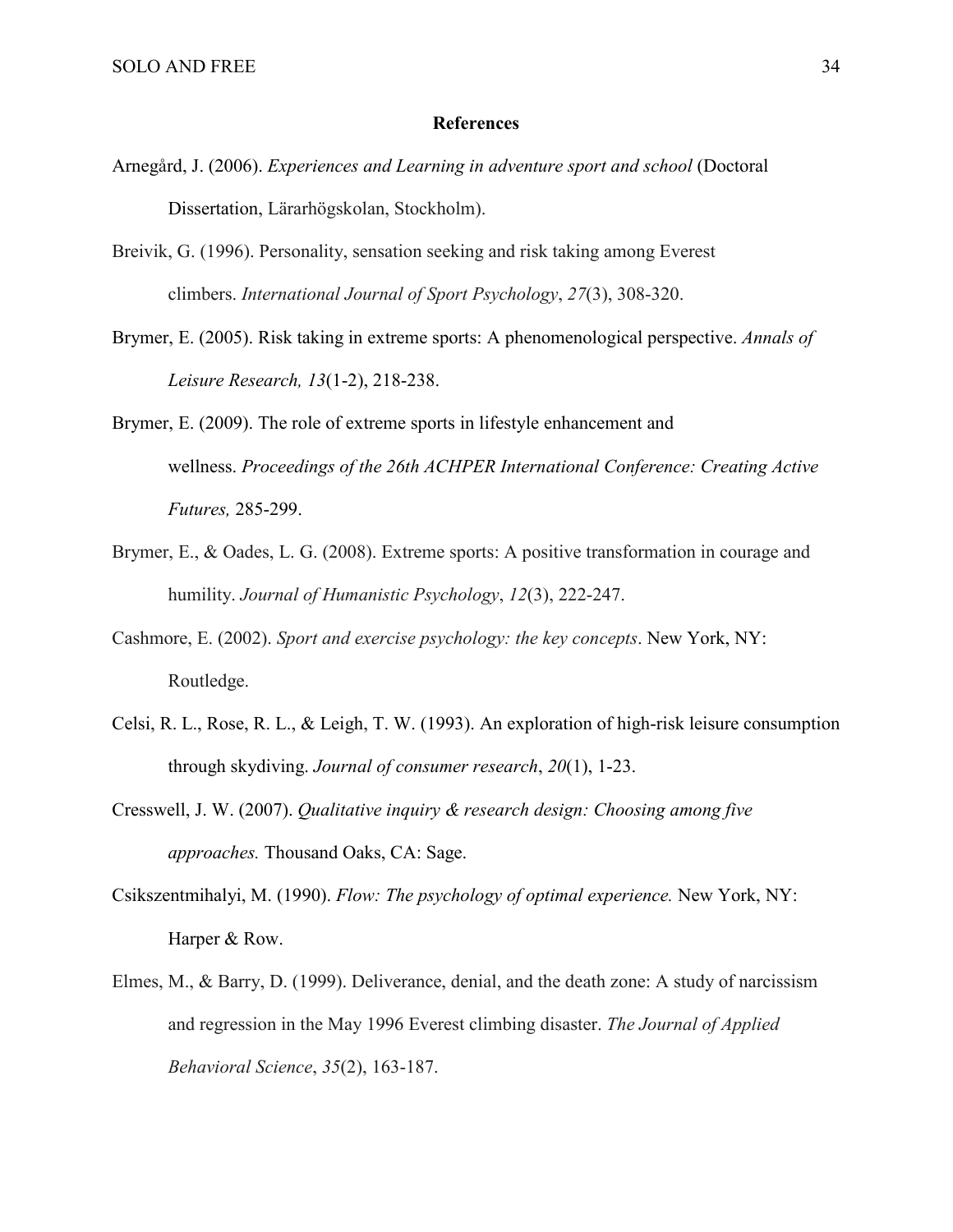- Enjoyment. (2003). In *Merriam-Webster's dictionary* (11th ed.). Springfield, MA: Merriam-Webster.
- Finlay, L. (2009). Debating phenomenological research methods. *Phenomenology & Practice, 3*(1), 6-25.
- Fletcher, R. (2008). Living on the edge: The appeal of risk sports for the professional middle class. *Sociology of Sport Journal, 25*, 310-330.

Flick, U. (2008). *Managing quality in qualitative research*. New York, NY: Sage.

- Giorgi, A. (1997). The theory, practice, and evaluation of the phenomenological method as a qualitative research. *Phenomenological Psychology, 28*(2), 235-256.
- Kay, J., & Laberge, S. (2002). The new corporate habitus in adventure racing. *International Review for the Sociology of Sport*, *37*(1), 17-36.
- Laurendeau, J. (2008). Gendered risk regimes: A theoretical consideration of edgework and gender. *Sociology Sport Journal, 25*(3), 293–309.
- Lewis, N. (2004). Sustainable adventure: Embodied experiences and ecological practices within British climbing. In B. Wheaton (Ed.), *Understanding Lifestyle Sports. Consumption, Identity and Difference* (pp. 70-93). New York, NY: Routledge.
- Lyng, S. (1990). Edgework. A social psychological analysis of voluntary risk taking. *American Journal of Sociology, 95*(4), 851-886.
- Lyng, S. (2014). Action and edgework. Risk taking and reflexivity in late modernity. *European Journal of Social Theory, 17*(4), 443-460.
- McDonald, M. G., Wearing, S., & Ponting, J. (2009). [The nature of peak experience in](http://www.tandfonline.com/doi/abs/10.1080/08873260701828912)  [wilderness](http://www.tandfonline.com/doi/abs/10.1080/08873260701828912)*. [The Humanistic Psychologist,](http://www.tandfonline.com/toc/hthp20/37/4) 37*(4), 370-385.